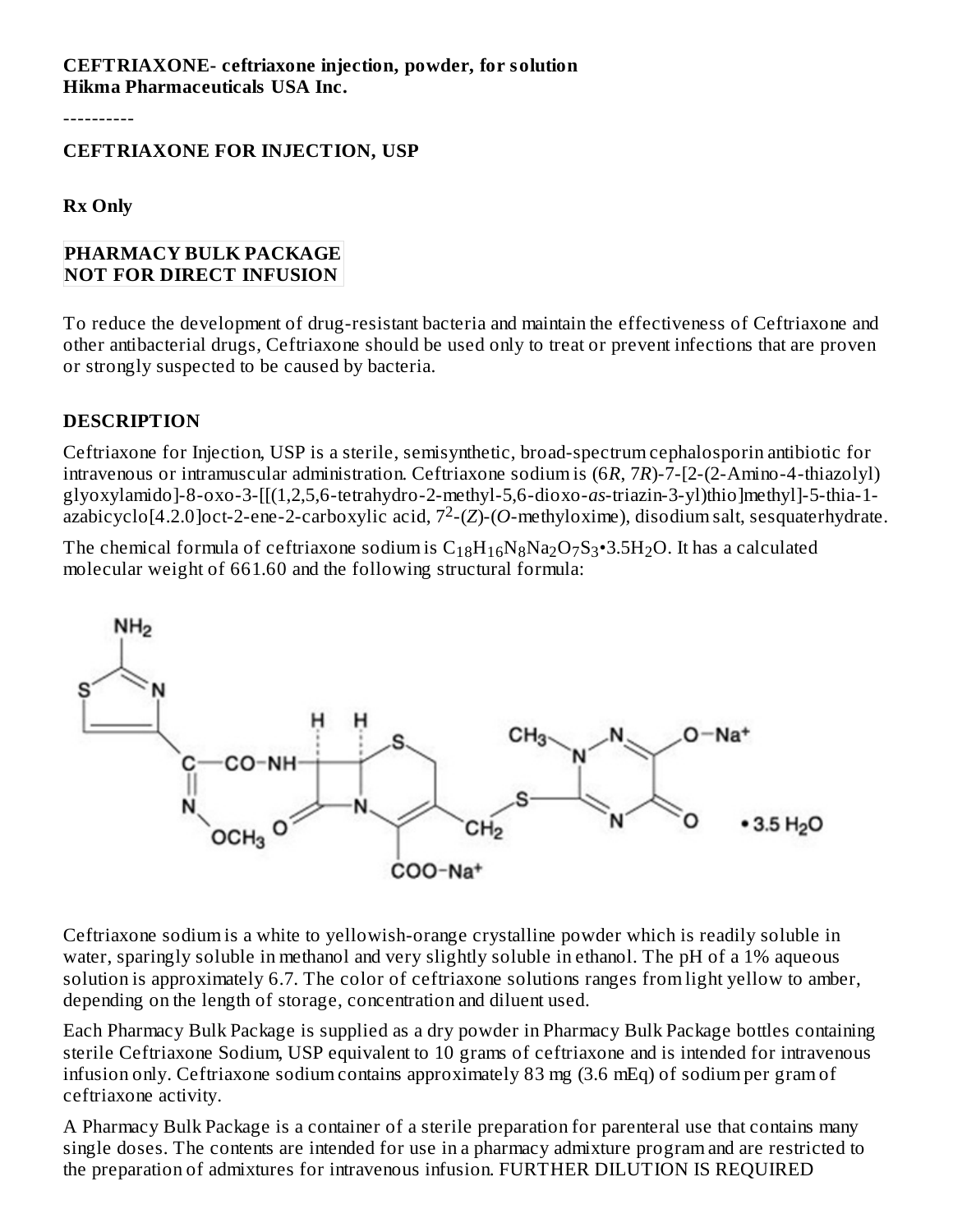### BEFORE USE. (See **DOSAGE AND ADMINISTRATION**, and **DIRECTIONS FOR PROPER USE OF PHARMACY BULK PACKAGE**.)

### **CLINICAL PHARMACOLOGY**

Average plasma concentrations of ceftriaxone following a single 30-minute intravenous (IV) infusion of a 0.5, 1 or 2 g dose and intramuscular (IM) administration of a single 0.5 (250 mg/mL or 350 mg/mL concentrations) or 1 g dose in healthy subjects are presented in Table 1.

|                                                              | Average Plasma Concentrations (mcg/mL) |     |     |     |    |    |    |           |           |
|--------------------------------------------------------------|----------------------------------------|-----|-----|-----|----|----|----|-----------|-----------|
| Dose/Route 0.5 hr 1 hr 2 hr 4 hr 6 hr 8 hr 12 hr 16 hr 24 hr |                                        |     |     |     |    |    |    |           |           |
| $0.5$ g IV*                                                  | 82                                     | 59  | 48  | 37  | 29 | 23 | 15 | 10        | 5         |
| $0.5$ g IM<br>$250$ mg/mL                                    | 22                                     | 33  | 38  | 35  | 30 | 26 | 16 | ND        | 5         |
| $0.5$ g IM<br>350 mg/mL                                      | 20                                     | 32  | 38  | 34  | 31 | 24 | 16 | <b>ND</b> | 5         |
| $1 g IV^*$                                                   | 151                                    | 111 | 88  | 67  | 53 | 43 | 28 | 18        | 9         |
| $1 g$ IM                                                     | 40                                     | 68  | 76  | 68  | 56 | 44 | 29 | <b>ND</b> | <b>ND</b> |
| $2 g IV^*$                                                   | 257                                    | 192 | 154 | 117 | 89 | 74 | 46 | 31        | 15        |
| $ND = Not determined$                                        |                                        |     |     |     |    |    |    |           |           |

| Table 1. Ceftriaxone Plasma Concentrations After Single |  |
|---------------------------------------------------------|--|
| <b>Dose Administration</b>                              |  |

\* IV doses were infused at a constant rate over 30 minutes.

Ceftriaxone was completely absorbed following IM administration with mean maximum plasma concentrations occurring between 2 and 3 hours post-dose. Multiple IV or IM doses ranging from 0.5 to 2 g at 12- to 24-hour intervals resulted in 15% to 36% accumulation of ceftriaxone above single dose values.

Ceftriaxone concentrations in urine are shown in Table 2.

|                                                           |      |      |     |     | <b>Average Urinary Concentrations (mcg/mL)</b> |           |
|-----------------------------------------------------------|------|------|-----|-----|------------------------------------------------|-----------|
| Dose/Route 0-2 hr 2-4 hr 4-8 hr 8-12 hr 12-24 hr 24-48 hr |      |      |     |     |                                                |           |
| $0.5$ g IV                                                | 526  | 366  | 142 | 87  | 70                                             | 15        |
| $0.5$ g IM                                                | 115  | 425  | 308 | 127 | 96                                             | 28        |
| 1 g IV                                                    | 995  | 855  | 293 | 147 | 132                                            | 32        |
| $1 g$ IM                                                  | 504  | 628  | 418 | 237 | <b>ND</b>                                      | <b>ND</b> |
| 2 g IV                                                    | 2692 | 1976 | 757 | 274 | 198                                            | 40        |

**Table 2 - Urinary Concentrations of Ceftriaxone After Single Dos e Administration**

ND = Not determined.

Thirty-three percent to 67% of a ceftriaxone dose was excreted in the urine as unchanged drug and the remainder was secreted in the bile and ultimately found in the feces as microbiologically inactive compounds. After a 1 g IV dose, average concentrations of ceftriaxone, determined from 1 to 3 hours after dosing, were 581 mcg/mL in the gallbladder bile, 788 mcg/mL in the common duct bile, 898 mcg/mL in the cystic duct bile, 78.2 mcg/g in the gallbladder wall and 62.1 mcg/mL in the concurrent plasma.

Over a 0.15 to 3 g dose range in healthy adult subjects, the values of elimination half-life ranged from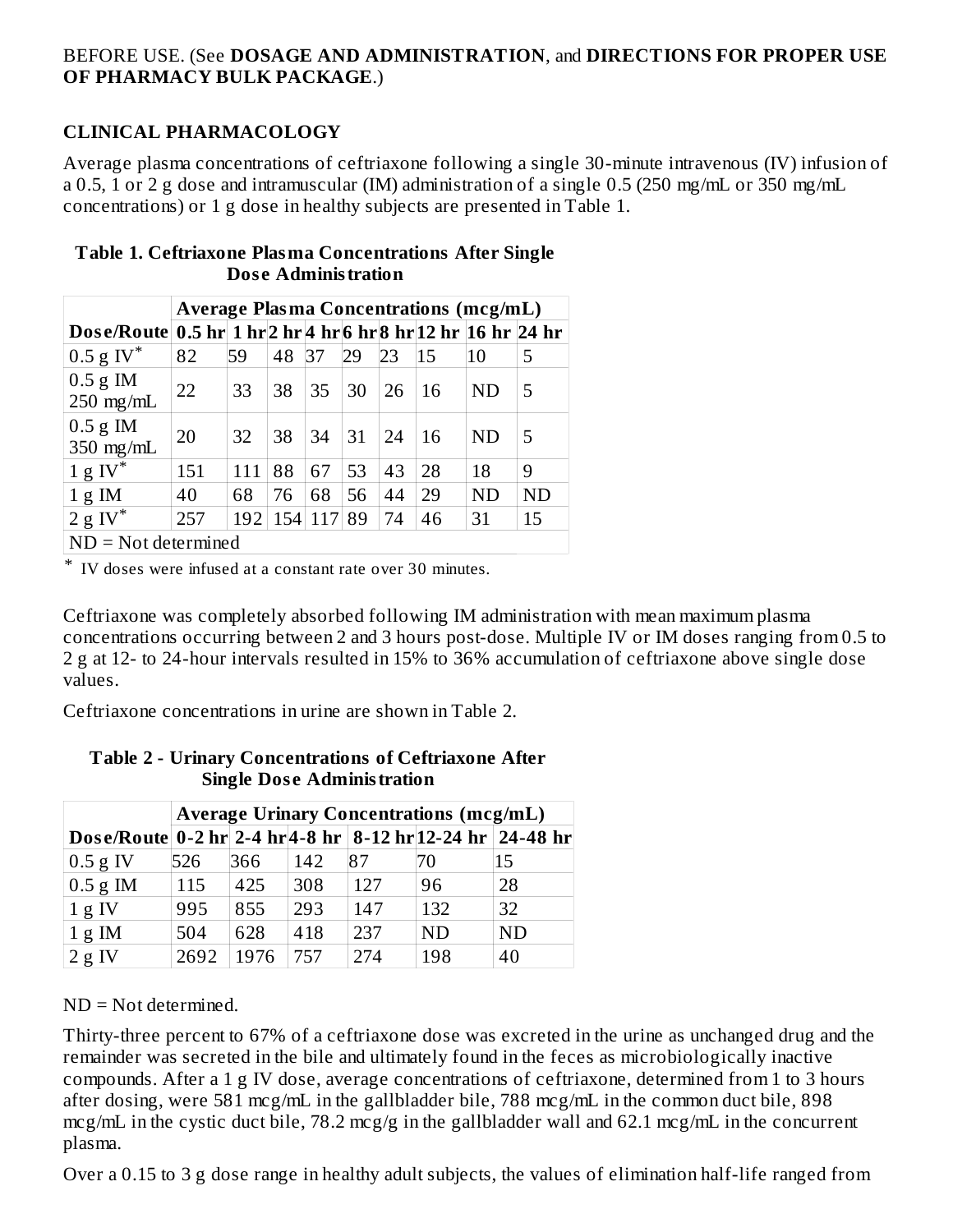5.8 to 8.7 hours; apparent volume of distribution from 5.78 to 13.5 L; plasma clearance from 0.58 to 1.45 L/hour; and renal clearance from 0.32 to 0.73 L/ hour. Ceftriaxone is reversibly bound to human plasma proteins, and the binding decreased from a value of 95% bound at plasma concentrations of < 25 mcg/mL to a value of 85% bound at 300 mcg/mL. Ceftriaxone crosses the blood placenta barrier.

The average values of maximum plasma concentration, elimination half-life, plasma clearance and volume of distribution after a 50 mg/kg IV dose and after a 75 mg/kg IV dose in pediatric patients suffering from bacterial meningitis are shown in Table 3. Ceftriaxone penetrated the inflamed meninges of infants and pediatric patients; CSF concentrations after a 50 mg/kg IV dose and after a 75 mg/kg IV dose are also shown in Table 3.

|                                                |                 | $ 50 \text{ mg/kg}$ IV 75 mg/kg IV |
|------------------------------------------------|-----------------|------------------------------------|
| Maximum Plasma Concentrations (mcg/mL)         | 216             | 275                                |
| Elimination Half-life (hr)                     | 4.6             | 4.3                                |
| Plasma Clearance (mL/hr/kg)                    | 49              | 60                                 |
| Volume of Distribution (mL/kg)                 | 338             | 373                                |
| CSF Concentration - inflamed meninges (mcg/mL) | 5.6             | 6.4                                |
| Range $(mcg/mL)$                               | $1.3 - 18.5$    | $1.3 - 44$                         |
| Time after dose (hr)                           | $3.7 (\pm 1.6)$ | 3.3 ( $\pm$ 1.4)                   |

#### **Table 3 - Average Pharmacokinetic Parameters of Ceftriaxone in Pediatric Patients With Meningitis**

Compared to that in healthy adult subjects, the pharmacokinetics of ceftriaxone were only minimally altered in elderly subjects and in patients with renal impairment or hepatic dysfunction (**Table 4**); therefore, dosage adjustments are not necessary for these patients with ceftriaxone dosages up to 2 g per day. Ceftriaxone was not removed to any significant extent from the plasma by hemodialysis. In 6 of 26 dialysis patients, the elimination rate of ceftriaxone was markedly reduced.

| <b>Subject Group</b>                 | <b>Elimination</b><br>Half-Life (hr) Clearance Distribution | <b>Plasma</b><br>(L/hr) | Volume of<br>(L) |
|--------------------------------------|-------------------------------------------------------------|-------------------------|------------------|
| <b>Healthy Subjects</b>              | $5.8 - 8.7$                                                 | $ 0.58 - 1.45 $         | $5.8 - 13.5$     |
| Elderly Subjects (mean age, 70.5 yr) | 8.9                                                         | 0.83                    | 10.7             |
| Patients With Renal Impairment       |                                                             |                         |                  |
| Hemodialysis Patients (0-5 mL/min)*  | 14.7                                                        | 0.65                    | 13.7             |
| Severe $(5-15$ mL/min)               | 15.7                                                        | 0.56                    | 12.5             |
| Moderate (16-30 mL/min)              | 11.4                                                        | 0.72                    | 11.8             |
| Mild $(31-60$ mL/min)                | 12.4                                                        | 0.70                    | 13.3             |
| Patients With Liver Disease          | 8.8                                                         | 11                      | 13.6             |

### **Table 4 - Average Pharmacokinetic Parameters of Ceftriaxone in Humans**

\* Creatinine clearance.

The elimination of ceftriaxone is not altered when ceftriaxone is co-administered with probenecid.

### **Pharmacokinetics in the Middle Ear Fluid**

In one study, total ceftriaxone concentrations (bound and unbound) were measured in middle ear fluid obtained during the insertion of tympanostomy tubes in 42 pediatric patients with otitis media. Sampling times were from 1 to 50 hours after a single intramuscular injection of 50 mg/kg of ceftriaxone. Mean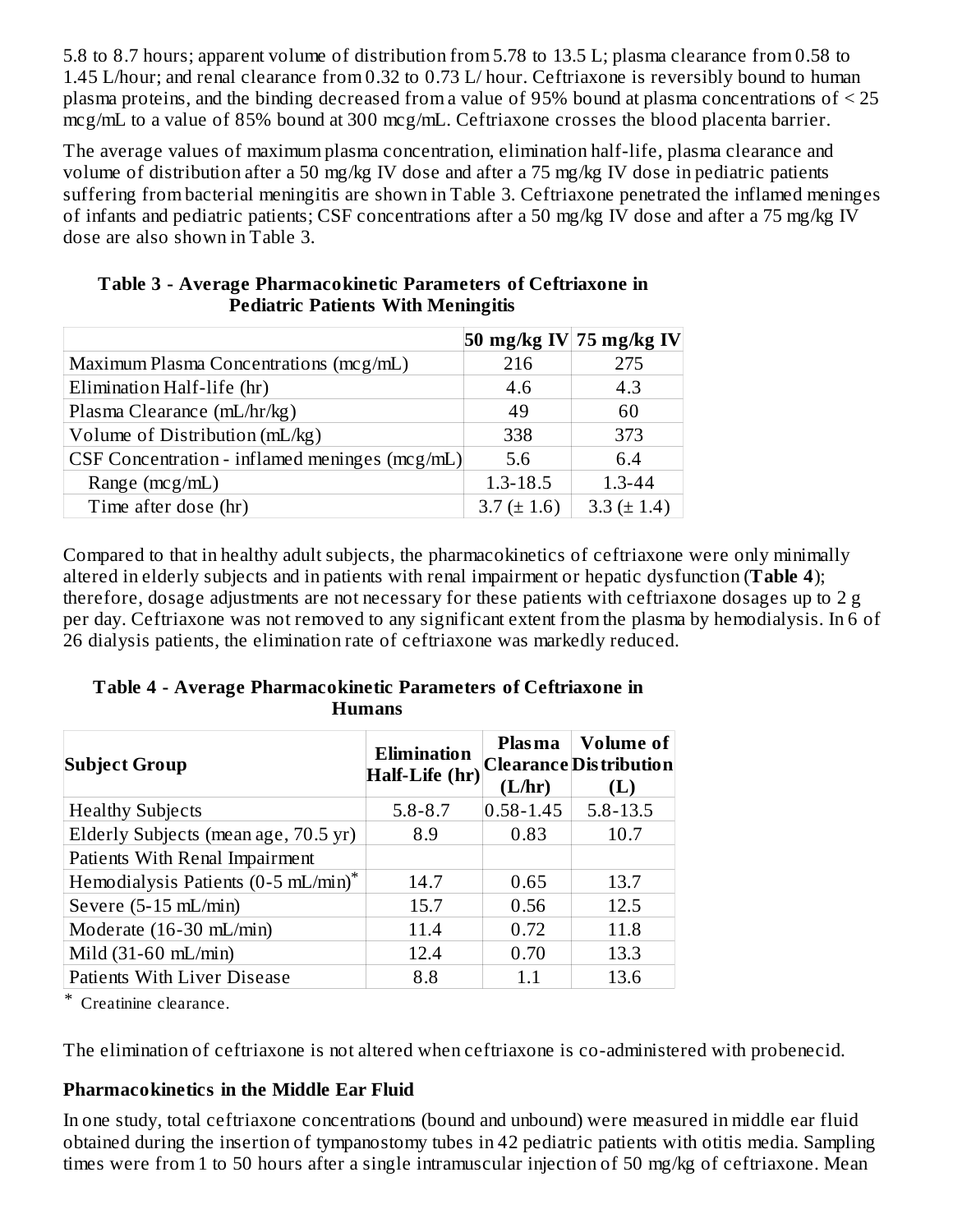$(\pm SD)$  ceftriaxone levels in the middle ear reached a peak of 35 ( $\pm 12$ ) mcg/mL at 24 hours, and remained at 19  $(\pm 7)$  mcg/mL at 48 hours. Based on middle ear fluid ceftriaxone concentrations in the 23 to 25 hour and the 46 to 50 hour sampling time intervals, a half-life of 25 hours was calculated. Ceftriaxone is highly bound to plasma proteins. The extent of binding to proteins in the middle ear fluid is unknown.

#### **Interaction with Calcium**

Two *in vitro* studies, one using adult plasma and the other neonatal plasma from umbilical cord blood have been carried out to assess interaction of ceftriaxone and calcium. Ceftriaxone concentrations up to 1 mM (in excess of concentrations achieved *in vivo* following administration of 2 grams ceftriaxone infused over 30 minutes) were used in combination with calcium concentrations up to 12 mM (48 mg/dL). Recovery of ceftriaxone from plasma was reduced with calcium concentrations of 6 mM (24 mg/dL) or higher in adult plasma or 4 mM (16 mg/dL) or higher in neonatal plasma. This may be reflective of ceftriaxone-calcium precipitation.

## **Microbiology**

### *Mechanism of Action*

Ceftriaxone is a bactericidal agent that acts by inhibition of bacterial cell wall synthesis. Ceftriaxone has activity in the presence of some beta-lactamases, both penicillinases and cephalosporinases, of Gram-negative and Gram-positive bacteria.

#### *Mechanism of Resistance*

Resistance to ceftriaxone is primarily through hydrolysis by beta-lactamase, alteration of penicillinbinding proteins (PBPs), and decreased permeability.

#### Interaction with Other Antimicrobials

In an *in vitro* study antagonistic effects have been observed with the combination of chloramphenicol and ceftriaxone.

Ceftriaxone has been shown to be active against most isolates of the following bacteria, both *in vitro* and in clinical infections as described in the **INDICATIONS AND USAGE (1)** section.

Gram-negative bacteria

*Acinetobacter calcoaceticus Enterobacter aerogenes Enterobacter cloacae Escherichia coli Haemophilus influenzae Haemophilus parainfluenzae Klebsiella oxytoca Klebsiella pneumoniae Moraxella catarrhalis Morganella morganii Neisseria gonorrhoeae Neisseria meningitidis Proteus mirabilis Proteus vulgaris Pseudomonas aeruginosa Serratia marcescens*

Gram-positive bacteria *Staphylococcus aureus Staphylococcus epidermidis Streptococcus pneumoniae Streptococcus pyogenes* Viridans group streptococci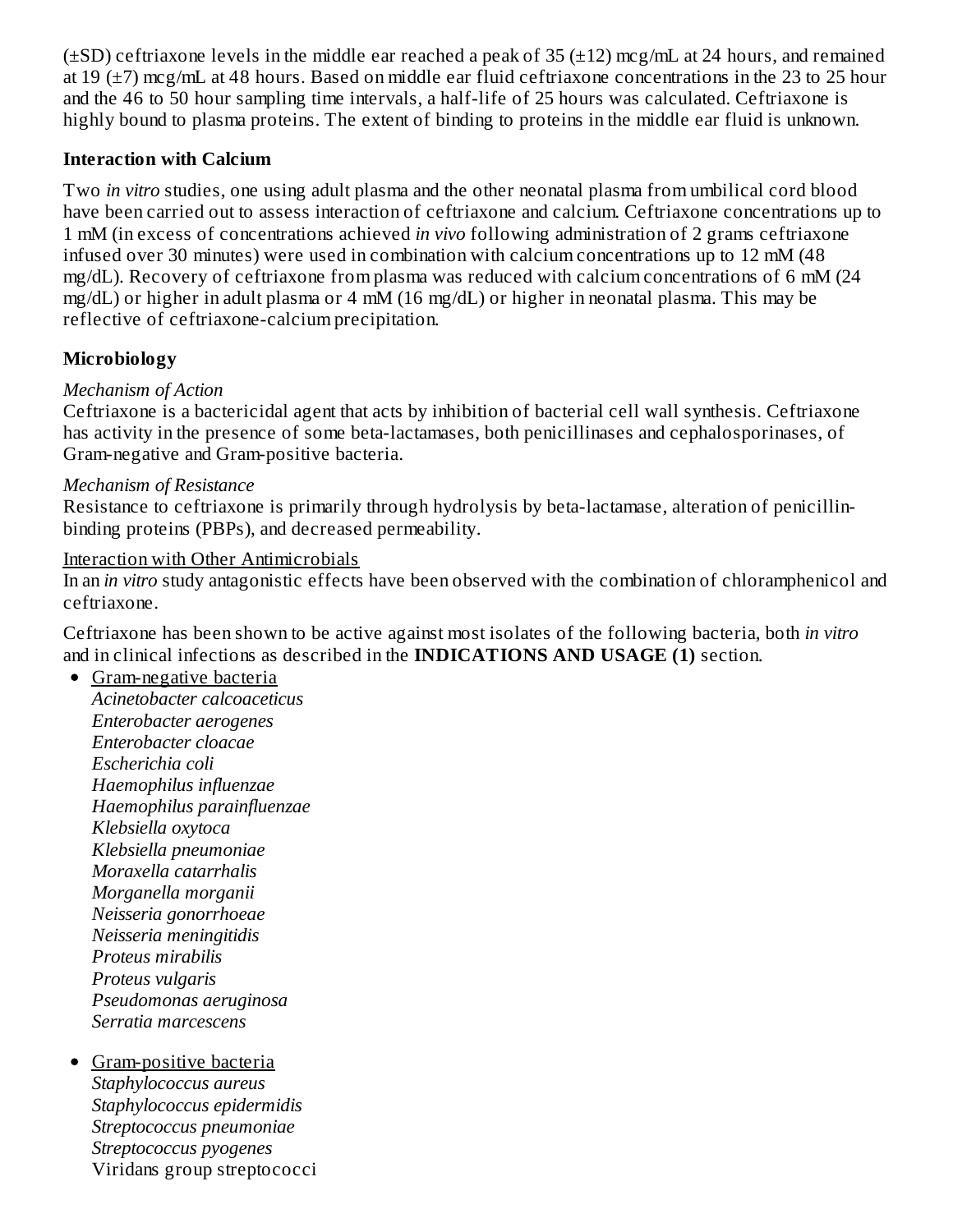Anaerobic bacteria *Bacteroides fragilis Clostridium* species *Peptostreptococcus* species

The following *in vitro* data are available, **but their clinical significance is unknown**. At least 90 percent of the following microorganisms exhibit an *in vitro* minimum inhibitory concentration (MIC) less than or equal to the susceptible breakpoint for ceftriaxone. However, the efficacy of ceftriaxone in treating clinical infections due to these microorganisms **has not been** established in adequate and wellcontrolled clinical trials.

- Gram-negative bacteria *Citrobacter diversus Citrobacter freundii Providencia* species (including *Providencia rettgeri*) *Salmonella* species (including *Salmonella typhi*) *Shigella* species
- Gram-positive bacteria *Streptococcus agalactiae*
- Anaerobic bacteria *Porphyromonas (Bacteroides) melaninogenicus Prevotella (Bacteroides) bivius*

#### *Susceptibility Test Methods*

For specific susceptibility test interpretive criteria and associated test methods and quality control standards recognized by FDA for this drug, please see: https://www.fda.gov/STIC.

### **INDICATIONS AND USAGE**

Before instituting treatment with Ceftriaxone for Injection, USP, appropriate specimens should be obtained for isolation of the causative organism and for determination of its susceptibility to the drug. Therapy may be instituted prior to obtaining results of susceptibility testing.

To reduce the development of drug-resistant bacteria and maintain the effectiveness of Ceftriaxone for Injection, USP and other antibacterial drugs, Ceftriaxone for Injection, USP should be used only to treat or prevent infections that are proven or strongly suspected to be caused by susceptible bacteria. When culture and susceptibility information are available, they should be considered in selecting or modifying antibacterial therapy. In the absence of such data, local epidemiology and susceptibility patterns may contribute to the empiric selection of therapy. Ceftriaxone for Injection, USP is indicated for the treatment of the following infections when caused by susceptible organisms:

*LOWER RESPIRATORY TRACT INFECTIONS* caused by *Streptococcus pneumoniae*, *Staphylococcus aureus, Haemophilus influenzae, Haemophilus parainfluenzae, Klebsiella pneumoniae, Escherichia coli, Enterobacter aerogenes, Proteus mirabilis* or *Serratia marcescens*.

*ACUTE BACTERIAL OTITIS MEDIA* caused by *Streptococcus pneumoniae, Haemophilus influenzae* (including beta-lactamase producing strains) or *Moraxella catarrhalis* (including beta-lactamase producing strains).

NOTE: In one study lower clinical cure rates were observed with a single dose of Ceftriaxone compared to 10 days of oral therapy. In a second study comparable cure rates were observed between single dose Ceftriaxone and the comparator. The potentially lower clinical cure rate of ceftriaxone should be balanced against the potential advantages of parenteral therapy (see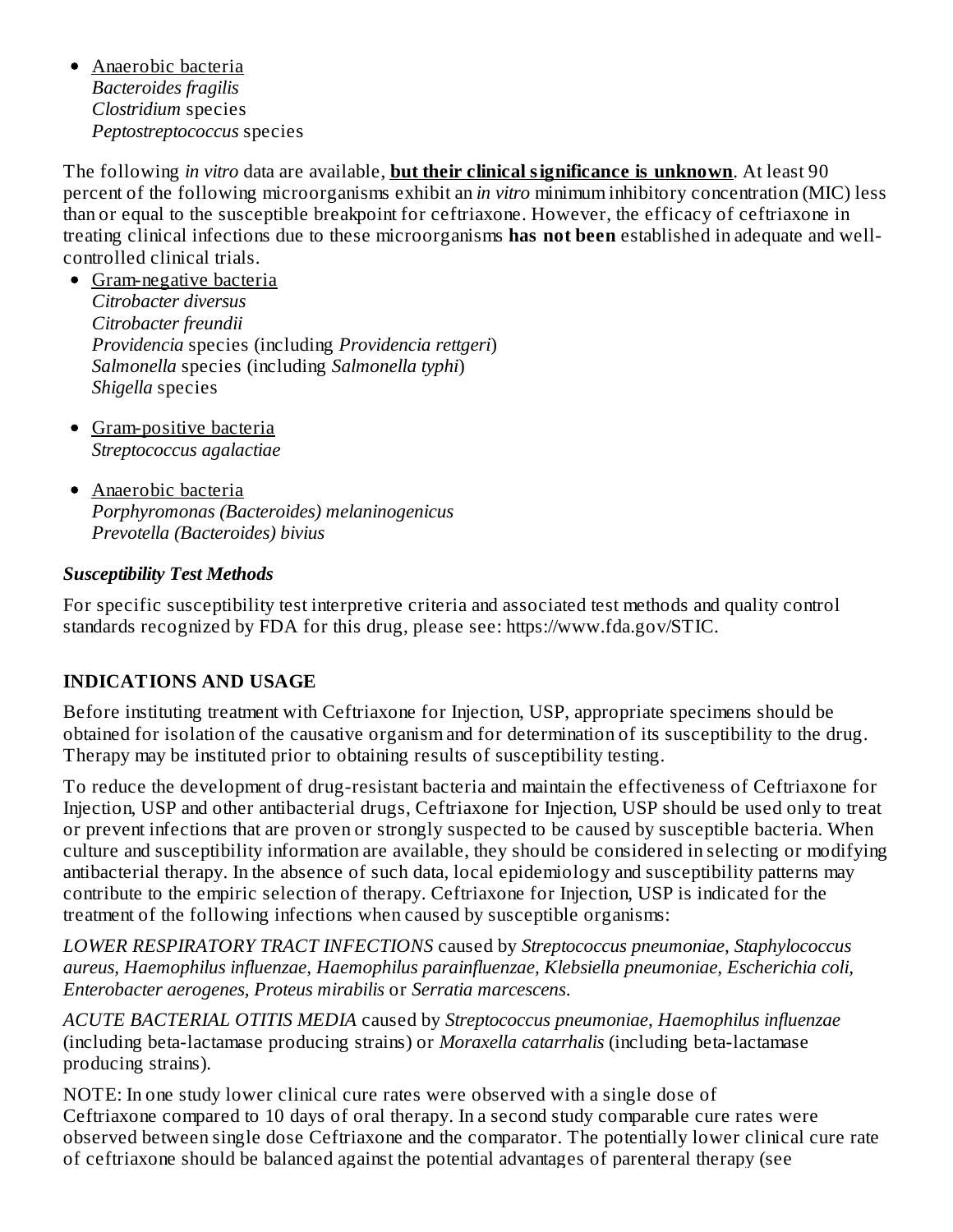## **CLINICAL STUDIES**).

*SKIN AND SKIN STRUCTURE INFECTIONS* caused by *Staphylococcus aureus, Staphylococcus epidermidis, Streptococcus pyogenes*, Viridans group streptococci, *Escherichia coli, Enterobacter cloacae, Klebsiella oxytoca, Klebsiella pneumoniae, Proteus mirabilis, Morganella morganii\*,Pseudomonas aeruginosa, Serratia marcescens, Acinetobacter calcoaceticus, Bacteroides fragilis\** or *Peptostreptococcus* species.

\* Efficacy for this organism in this organ system was studied in fewer than ten infections.

*URINARY TRACT INFECTIONS (complicated and uncomplicated)* caused by *Escherichia coli, Proteus mirabilis, Proteus vulgaris, Morganella morganii* or *Klebsiella pneumoniae*.

*UNCOMPLICATED GONORRHEA (cervical/urethral and rectal)* caused by *Neisseria gonorrhoeae*, including both penicillinase- and nonpenicillinase-producing strains, and pharyngeal gonorrhea caused by nonpenicillinase-producing strains of *Neisseria gonorrhoeae*.

*PELVIC INFLAMMATORY DISEASE* caused by *Neisseria gonorrhoeae*. Ceftriaxone sodium, like other cephalosporins, has no activity against *Chlamydia trachomatis*. Therefore, when cephalosporins are used in the treatment of patients with pelvic inflammatory disease and *Chlamydia trachomatis* is one of the suspected pathogens, appropriate antichlamydial coverage should be added.

*BACTERIAL SEPTICEMIA* caused by *Staphylococcus aureus, Streptococcus pneumoniae, Escherichia coli, Haemophilus influenzae* or *Klebsiella pneumoniae*.

*BONE AND JOINT INFECTIONS* caused by *Staphylococcus aureus, Streptococcus pneumoniae, Escherichia coli, Proteus mirabilis, Klebsiella pneumoniae* or *Enterobacter* species.

*INTRA-ABDOMINAL INFECTIONS* caused by *Escherichia coli, Klebsiella pneumoniae, Bacteroides fragilis, Clostridium* species (Note: most strains of *Clostridium difficile* are resistant) or *Peptostreptococcus* species.

*MENINGITIS* caused by *Haemophilus influenzae, Neisseria meningitidis* or *Streptococcus pneumoniae*. Ceftriaxone has also been used successfully in a limited number of cases of meningitis and shunt infection caused by *Staphylococcus epidermidis\** and *Escherichia coli\**.

**\*** Efficacy for this organism in this organ system was studied in fewer than ten infections.

*SURGICAL PROPHYLAXIS:* The preoperative administration of a single 1 g dose of Ceftriaxone may reduce the incidence of postoperative infections in patients undergoing surgical procedures classified as contaminated or potentially contaminated (e.g., vaginal or abdominal hysterectomy or cholecystectomy for chronic calculous cholecystitis in high-risk patients, such as those over 70 years of age, with acute cholecystitis not requiring therapeutic antimicrobials, obstructive jaundice or common duct bile stones) and in surgical patients for whom infection at the operative site would present serious risk (e.g., during coronary artery bypass surgery). Although Ceftriaxone has been shown to have been as effective as cefazolin in the prevention of infection following coronary artery bypass surgery, no placebo-controlled trials have been conducted to evaluate any cephalosporin antibiotic in the prevention of infection following coronary artery bypass surgery. When administered prior to surgical procedures for which it is indicated, a single 1 g dose of Ceftriaxone provides protection from most infections due to susceptible organisms throughout the course of the procedure.

### **CONTRAINDICATIONS**

## **Hypers ensitivity**

Ceftriaxone is contraindicated in patients with known hypersensitivity to ceftriaxone, any of its excipients or to any other cephalosporin. Patients with previous hypersensitivity reactions to penicillin and other beta lactam antibacterial agents may be at greater risk of hypersensitivity to ceftriaxone (see **WARNINGS – Hypers ensitivity**).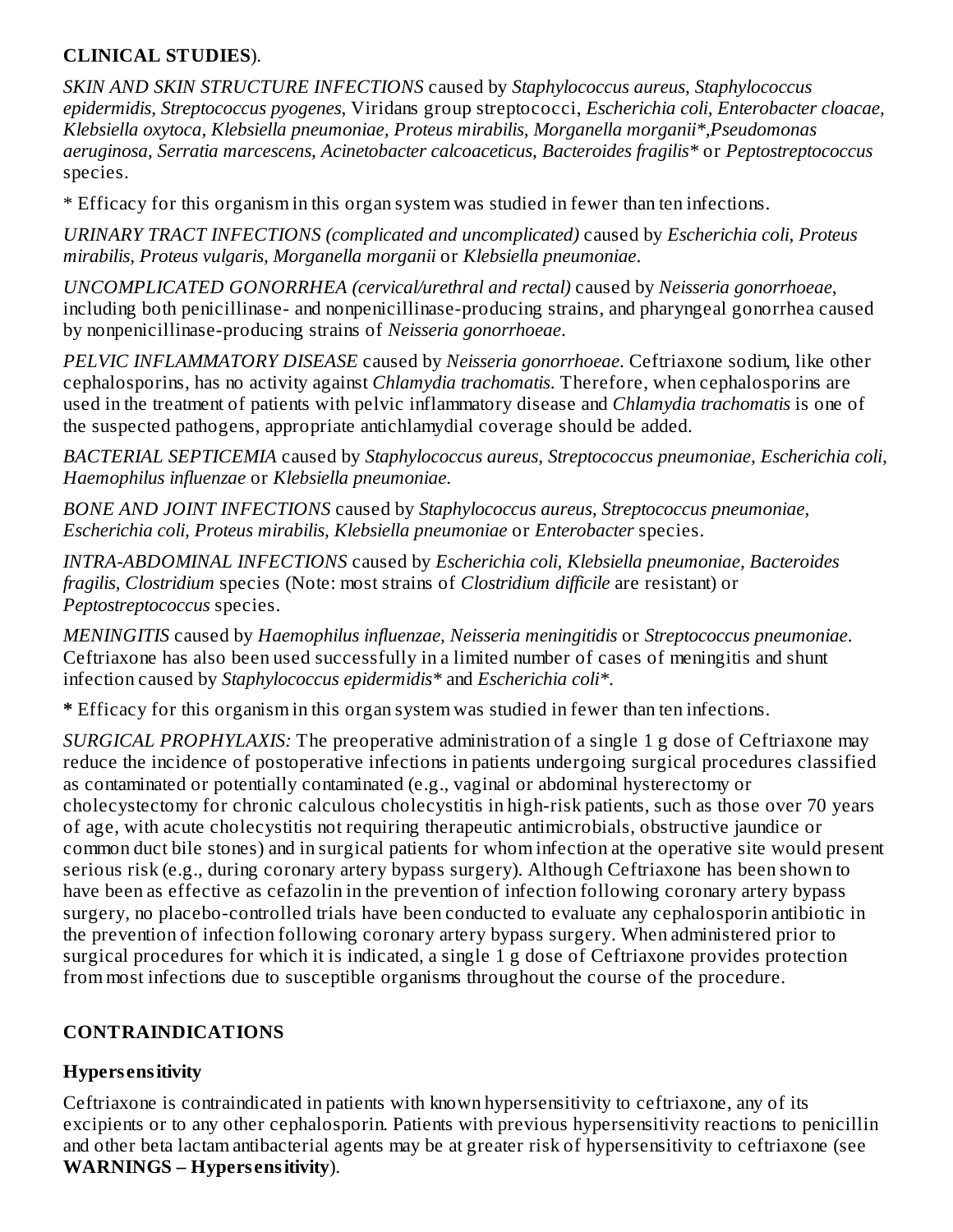#### **Neonates**

Premature neonates: Ceftriaxone is contraindicated in premature neonates up to a postmenstrual age of 41 weeks (gestational age + chronological age).

Hyperbilirubinemic neonates: Hyperbilirubinemic neonates should not be treated with Ceftriaxone. Ceftriaxone can displace bilirubin from its binding to serum albumin, leading to a risk of bilirubin encephalopathy in these patients.

### **Neonates Requiring Calcium Containing IV Solutions**

Ceftriaxone is contraindicated in neonates  $(\leq 28 \text{ days})$  if they require (or are expected to require) treatment with calcium-containing IV solutions, including continuous calcium-containing infusions such as parenteral nutrition because of the risk of precipitation of ceftriaxone-calcium (see **CLINICAL PHARMACOLOGY, WARNINGS** and **DOSAGE AND ADMINISTRATION**).

Cases of fatal outcomes in which a crystalline material was observed in the lungs and kidneys at autopsy have been reported in neonates receiving Ceftriaxone and calcium-containing fluids.

In some of these cases, the same intravenous infusion line was used for both Ceftriaxone and calciumcontaining fluids and in some a precipitate was observed in the intravenous infusion line. There have been no similar reports in patients other than neonates.

## **Lidocaine**

Intravenous administration of ceftriaxone solutions containing lidocaine is contraindicated. When lidocaine solution is used as a solvent with ceftriaxone for intramuscular injection, exclude all contraindications to lidocaine. Refer to the prescribing information of lidocaine.

## **WARNINGS**

### **Hypers ensitivity Reactions**

Before therapy with Ceftriaxone is instituted, careful inquiry should be made to determine whether the patient has had previous hypersensitivity reactions to cephalosporins, penicillins and other beta-lactam agents or other drugs. This product should be given cautiously to penicillin and other beta-lactam agent-sensitive patients. Antibacterial drugs should be administered with caution to any patient who has demonstrated some form of allergy, particularly to drugs. Serious acute hypersensitivity reactions may require the use of subcutaneous epinephrine and other emergency measures.

As with all beta-lactam antibacterial agents, serious and occasionally fatal hypersensitivity reactions (i.e., anaphylaxis) have been reported. In case of severe hypersensitivity reactions, treatment with ceftriaxone must be discontinued immediately and adequate emergency measures must be initiated.

### **Interaction with Calcium-Containing Products**

Do not use diluents containing calcium, such as Ringer's solution or Hartmann's solution, to reconstitute Ceftriaxone vials or to further dilute a reconstituted vial for IV administration because a precipitate can form. Precipitation of ceftriaxone-calcium can also occur when Ceftriaxone is mixed with calcium-containing solutions in the same IV administration line. Ceftriaxone must not be administered simultaneously with calcium-containing IV solutions, including continuous calciumcontaining infusions such as parenteral nutrition via a Y-site. However, in patients other than neonates, Ceftriaxone and calcium-containing solutions may be administered sequentially of one another if the infusion lines are thoroughly flushed between infusions with a compatible fluid. *In vitro* studies using adult and neonatal plasma from umbilical cord blood demonstrated that neonates have an increased risk of precipitation of ceftriaxone-calcium (see **CLINICAL**

## **PHARMACOLOGY, CONTRAINDICATIONS and DOSAGE AND ADMINISTRATION**).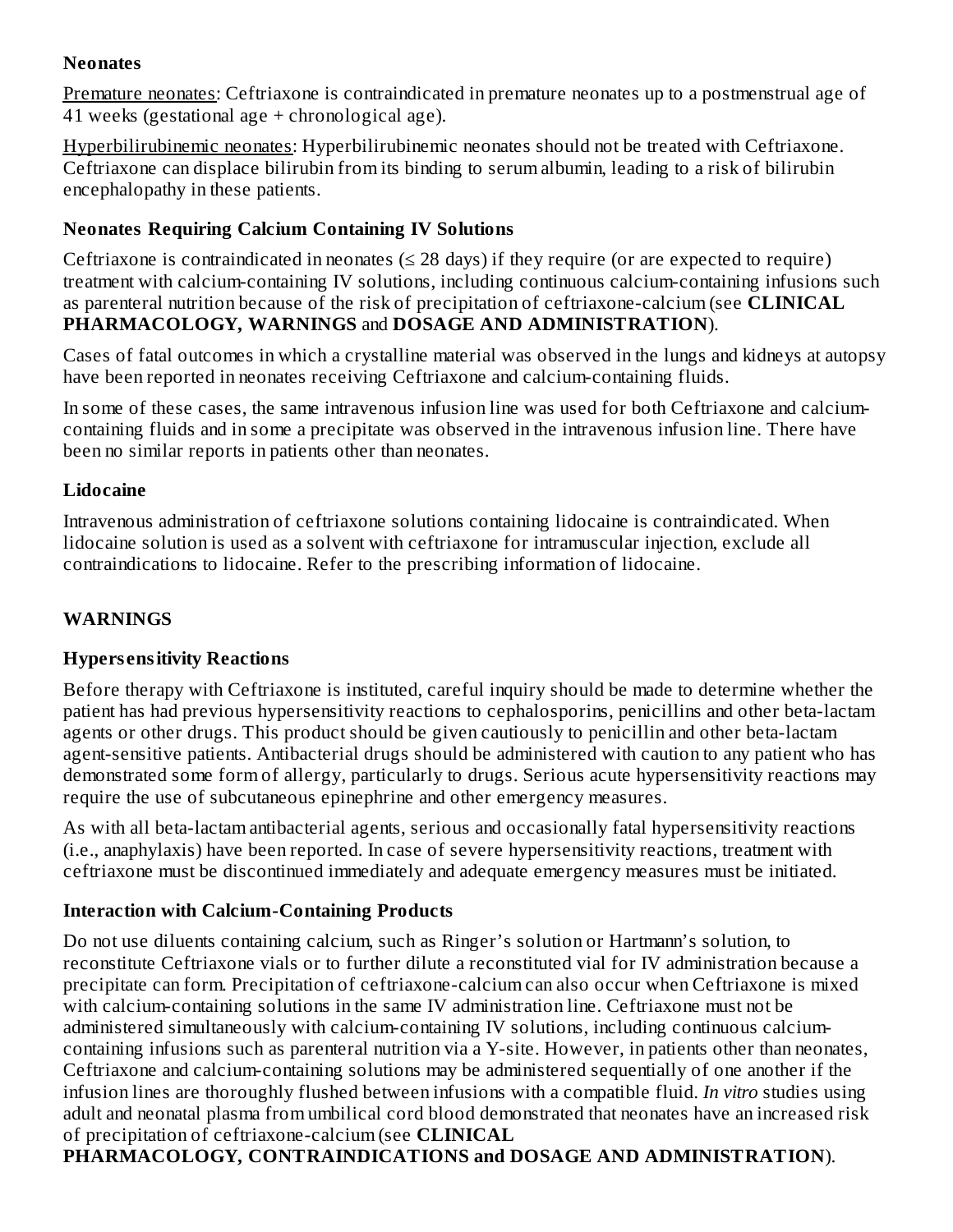## *Clostridium difficile -* **Associated Diarrhea**

*Clostridium difficile* associated diarrhea (CDAD) has been reported with use of nearly all antibacterial agents, including Ceftriaxone, and may range in severity from mild diarrhea to fatal colitis. Treatment with antibacterial agents alters the normal flora of the colon leading to overgrowth of *C. difficile*.

*C. difficile* produces toxins A and B which contribute to the development of CDAD. Hypertoxin producing strains of *C. difficile* cause increased morbidity and mortality, as these infections can be refractory to antimicrobial therapy and may require colectomy. CDAD must be considered in all patients who present with diarrhea following antibiotic use. Careful medical history is necessary since CDAD has been reported to occur over two months after the administration of antibacterial agents.

If CDAD is suspected or confirmed, ongoing antibiotic use not directed against *C. difficile* may need to be discontinued. Appropriate fluid and electrolyte management, protein supplementation, antibiotic treatment of *C. difficile*, and surgical evaluation should be instituted as clinically indicated.

## **Hemolytic Anemia**

An immune mediated hemolytic anemia has been observed in patients receiving cephalosporin class antibacterials including Ceftriaxone. Severe cases of hemolytic anemia, including fatalities, have been reported during treatment in both adults and children. If a patient develops anemia while on ceftriaxone, the diagnosis of a cephalosporin associated anemia should be considered and ceftriaxone stopped until the etiology is determined.

## **PRECAUTIONS**

## **Development of Drug-resistant Bacteria**

Prescribing Ceftriaxone in the absence of a proven or strongly suspected bacterial infection or a prophylactic indication is unlikely to provide benefit to the patient and increases the risk of the development of drug-resistant bacteria. Prolonged use of Ceftriaxone may result in overgrowth of nonsusceptible organisms. Careful observation of the patient is essential. If superinfection occurs during therapy, appropriate measures should be taken.

### **Patients with Renal or Hepatic Impairment**

Ceftriaxone is excreted via both biliary and renal excretion (see **CLINICAL PHARMACOLOGY**). Therefore, patients with renal failure normally require no adjustment in dosage when usual doses of Ceftriaxone are administered.

Dosage adjustments should not be necessary in patients with hepatic dysfunction; however, in patients with both hepatic dysfunction and significant renal disease, caution should be exercised and the Ceftriaxone dosage should not exceed 2 g daily.

Ceftriaxone is not removed by peritoneal- or hemodialysis. In patients undergoing dialysis no additional supplementary dosing is required following the dialysis. In patients with both severe renal and hepatic dysfunction, close clinical monitoring for safety and efficacy is advised.

### **Effect on Prothrombin Time**

Alterations in prothrombin times have occurred in patients treated with Ceftriaxone. Monitor prothrombin time during Ceftriaxone treatment in patients with impaired vitamin K synthesis or low vitamin K stores (e.g., chronic hepatic disease and malnutrition). Vitamin K administration (10 mg weekly) may be necessary if the prothrombin time is prolonged before or during therapy.

Concomitant use of ceftriaxone with Vitamin K antagonists may increase the risk of bleeding. Coagulation parameters should be monitored frequently, and the dose of the anticoagulant adjusted accordingly, both during and after treatment with ceftriaxone (see **ADVERSE REACTIONS**).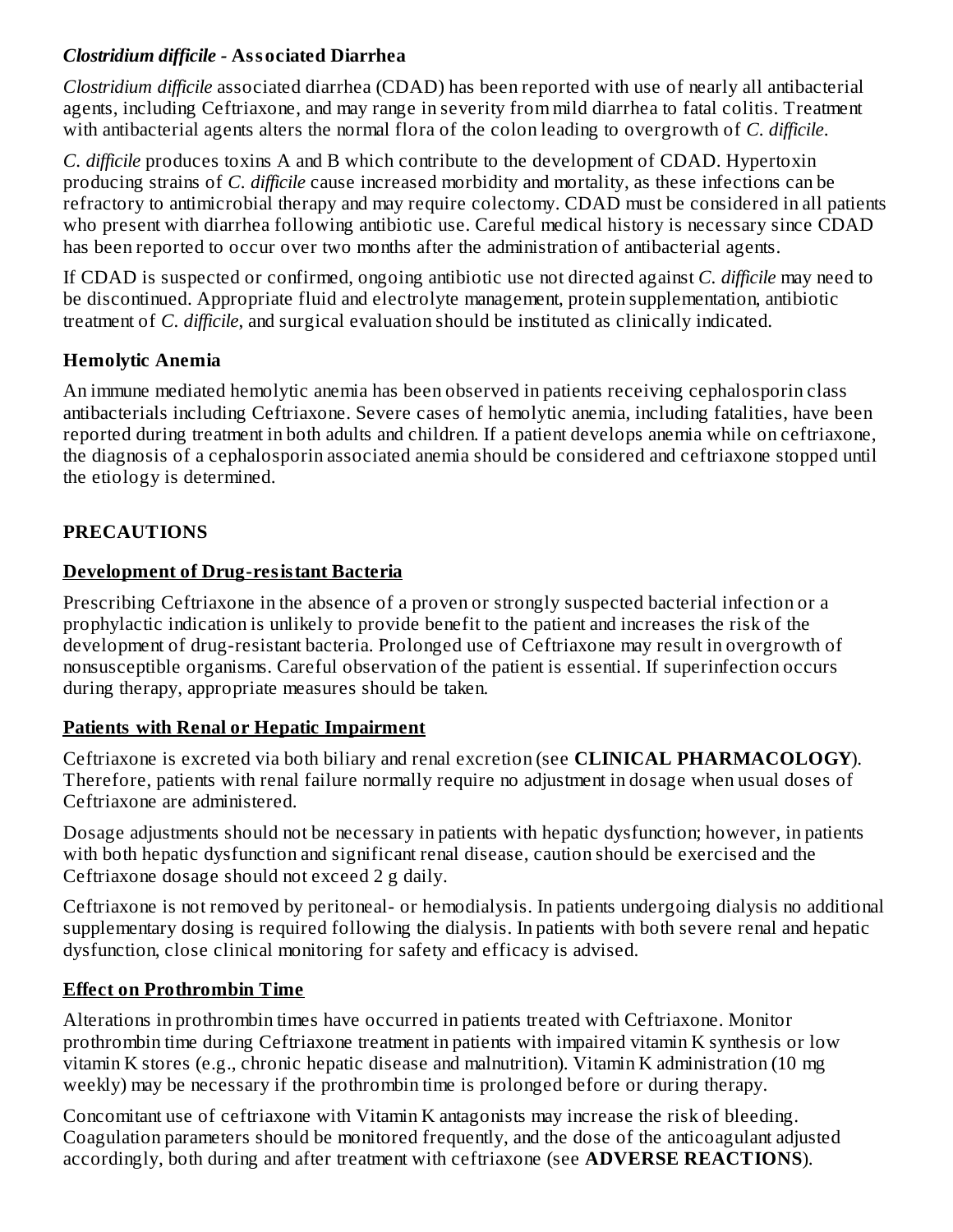## **Gallbladder Ps eudolithiasis**

Ceftriaxone-calcium precipitates in the gallbladder have been observed in patients receiving Ceftriaxone. These precipitates appear on sonography as an echo without acoustical shadowing suggesting sludge or as an echo with acoustical shadowing which may be misinterpreted as gallstones. The probability of such precipitates appears to be greatest in pediatric patients. Patients may be asymptomatic or may develop symptoms of gallbladder disease. The condition appears to be reversible upon discontinuation of ceftriaxone sodium and institution of conservative management. Discontinue ceftriaxone sodium in patients who develop signs and symptoms suggestive of gallbladder disease and/or the sonographic findings described above.

## **Urolithiasis and Post-Renal Acute Renal Failure**

Ceftriaxone-calcium precipitates in the urinary tract have been observed in patients receiving Ceftriaxone and may be detected as sonographic abnormalities. The probability of such precipitates appears to be greatest in pediatric patients. Patients may be asymptomatic or may develop symptoms of urolithiasis, and ureteral obstruction and post-renal acute renal failure. The condition appears to be reversible upon discontinuation of ceftriaxone sodium and institution of appropriate management. Ensure adequate hydration in patients receiving Ceftriaxone. Discontinue Ceftriaxone in patients who develop signs and symptoms suggestive of urolithiasis, oliguria or renal failure and/or the sonographic findings described above.

## **Pancreatitis**

Cases of pancreatitis, possibly secondary to biliary obstruction, have been reported in patients treated with Ceftriaxone. Most patients presented with risk factors for biliary stasis and biliary sludge (preceding major therapy, severe illness, total parenteral nutrition). A cofactor role of ceftriaxonerelated biliary precipitation cannot be ruled out.

### **Information for Patients**

- Patients should be counseled that antibacterial drugs including Ceftriaxone should only be used to treat bacterial infections. They do not treat viral infections (e.g., the common cold).
- When Ceftriaxone is prescribed to treat a bacterial infection, patients should be told that although it is common to feel better early in the course of therapy, the medication should be taken exactly as directed. Skipping doses or not completing the full course of therapy may (1) decrease the effectiveness of the immediate treatment and (2) increase the likelihood that bacteria will develop resistance and will not be treatable by Ceftriaxone or other antibacterial drugs in the future.
- Diarrhea is a common problem caused by antibiotics which usually ends when the antibiotic is discontinued. Sometimes after starting treatment with antibiotics, patients can develop watery and bloody stools (with or without stomach cramps and fever) even as late as two or more months after having taken the last dose of the antibiotic. If this occurs, patients should contact their physician as soon as possible.

### **Carcinogenesis, Mutagenesis, Impairment of Fertility**

### **Carcinogenesis**

Considering the maximum duration of treatment and the class of the compound, carcinogenicity studies with ceftriaxone in animals have not been performed. The maximum duration of animal toxicity studies was 6 months.

### **Mutagenesis**

Genetic toxicology tests included the Ames test, a micronucleus test and a test for chromosomal aberrations in human lymphocytes cultured *in vitro* with ceftriaxone. Ceftriaxone showed no potential for mutagenic activity in these studies.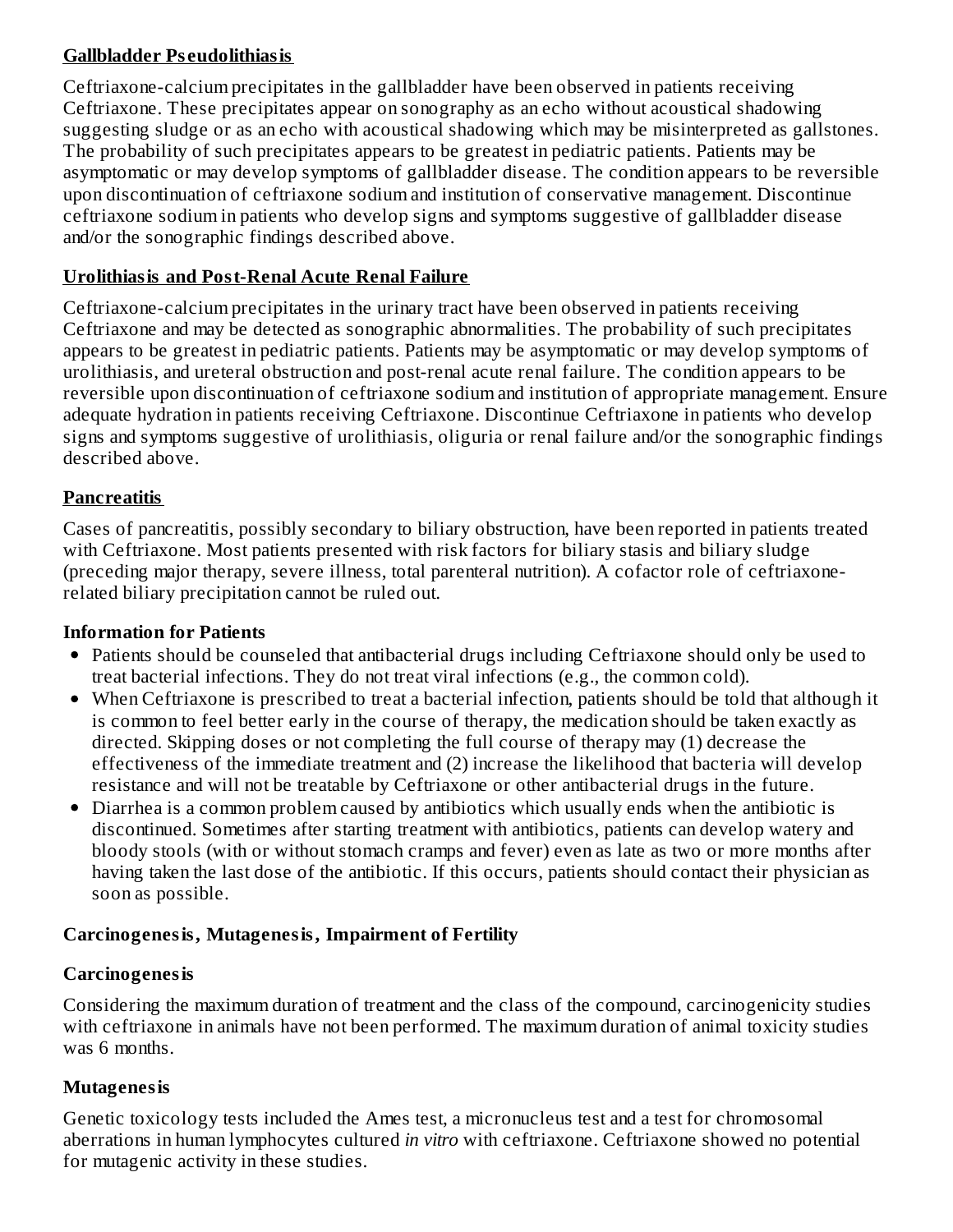### **Impairment of Fertility**

Ceftriaxone produced no impairment of fertility when given intravenously to rats at daily doses up to 586 mg/kg/day, approximately 20 times the recommended clinical dose of 2 g/day.

#### **Pregnancy**

### **Teratogenic Effects**

## *Pregnancy Category B*

Reproductive studies have been performed in mice and rats at doses up to 20 times the usual human dose and have no evidence of embryotoxicity, fetotoxicity or teratogenicity. In primates, no embryotoxicity or teratogenicity was demonstrated at a dose approximately 3 times the human dose.

There are, however, no adequate and well-controlled studies in pregnant women. Because animal reproductive studies are not always predictive of human response, this drug should be used during pregnancy only if clearly needed.

### **Nonteratogenic Effects**

In rats, in the Segment I (fertility and general reproduction) and Segment III (perinatal and postnatal) studies with intravenously administered ceftriaxone, no adverse effects were noted on various reproductive parameters during gestation and lactation, including postnatal growth, functional behavior and reproductive ability of the offspring, at doses of 586 mg/kg/day or less.

## **Nursing Mothers**

Low concentrations of ceftriaxone are excreted in human milk. Caution should be exercised when Ceftriaxone is administered to a nursing woman.

## **Pediatric Us e**

Safety and effectiveness of Ceftriaxone in neonates, infants and pediatric patients have been established for the dosages described in the **DOSAGE AND ADMINISTRATION** section. *In vitro* studies have shown that ceftriaxone, like some other cephalosporins, can displace bilirubin from serum albumin. Ceftriaxone should not be administered to hyperbilirubinemic neonates, especially prematures (see **CONTRAINDICATIONS**).

## **Geriatric Us e**

Of the total number of subjects in clinical studies of Ceftriaxone, 32% were 60 and over. No overall differences in safety or effectiveness were observed between these subjects and younger subjects, and other reported clinical experience has not identified differences in responses between the elderly and younger patients, but greater sensitivity of some older individuals cannot be ruled out.

The pharmacokinetics of ceftriaxone were only minimally altered in geriatric patients compared to healthy adult subjects and dosage adjustments are not necessary for geriatric patients with ceftriaxone dosages up to 2 grams per day provided there is no severe renal and hepatic impairment (see **CLINICAL PHARMACOLOGY**).

### **Influence on Diagnostic Tests:**

In patients treated with Ceftriaxone, the Coombs' test may become positive. Ceftriaxone, like other antibacterial drugs, may result in positive test results for galactosemia.

Nonenzymatic methods for the glucose determination in urine may give false-positive results. For this reason, urine-glucose determination during therapy with Ceftriaxone should be done enzymatically.

The presence of ceftriaxone may falsely lower estimated blood glucose values obtained with some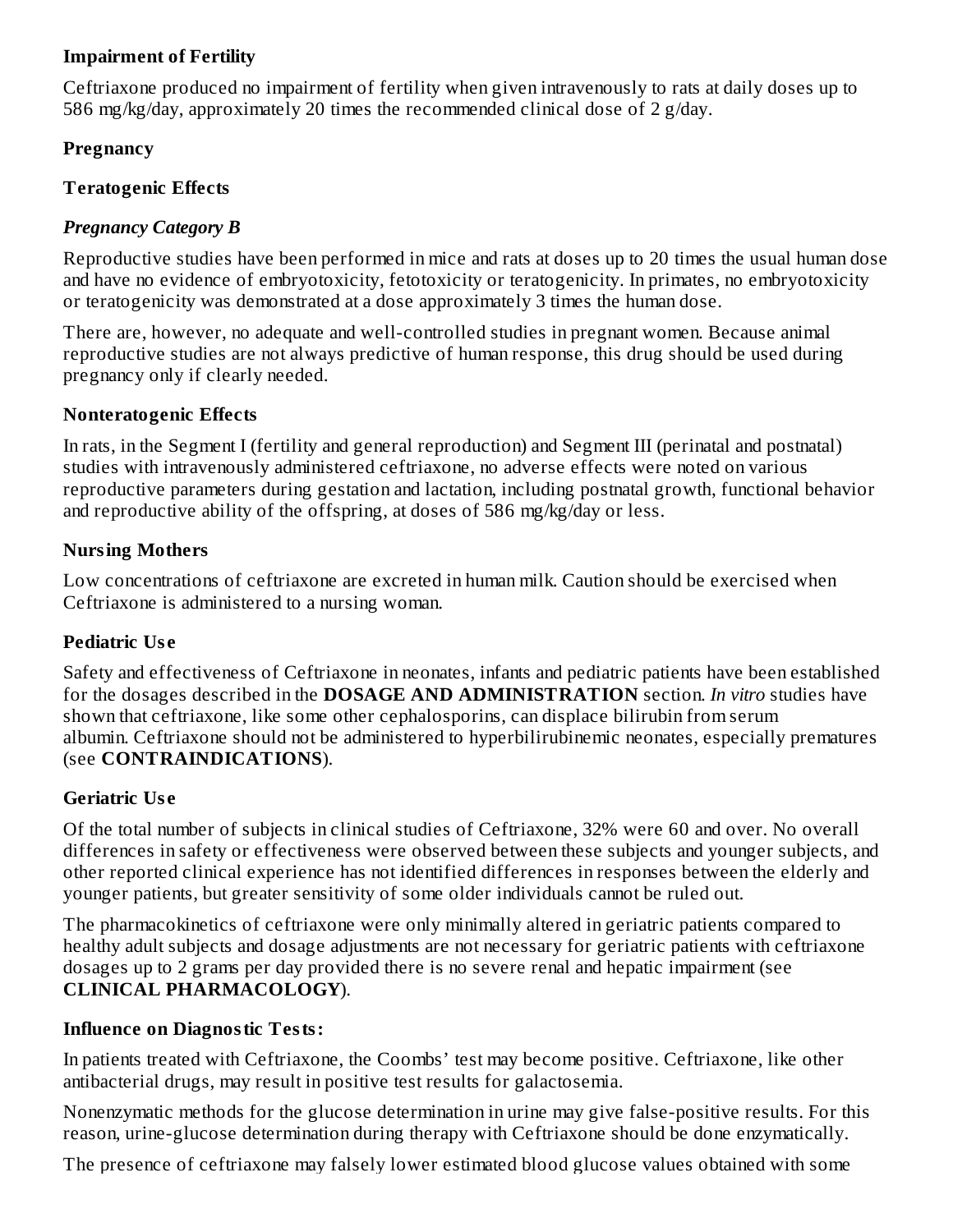blood glucose monitoring systems. Please refer to instructions for use for each system. Alternative testing methods should be used if necessary.

## **ADVERSE REACTIONS**

Ceftriaxone is generally well tolerated. In clinical trials, the following adverse reactions, which were considered to be related to Ceftriaxone therapy or of uncertain etiology, were observed:

*LOCAL REACTIONS -* pain, induration and tenderness was 1% overall. Phlebitis was reported in <1% after IV administration. The incidence of warmth, tightness or induration was 17% (3/17) after IM administration of 350 mg/mL and 5% (1/20) after IM administration of 250 mg/mL.

*GENERAL DISORDERS AND ADMINISTRATION SITE CONDITIONS* - injection site pain (0.6%).

*HYPERSENSITIVITY -* rash (1.7%). Less frequently reported (<1%) were pruritus, fever or chills.

*INFECTIONS AND INFESTATIONS -* genital fungal infection (0.1%).

*HEMATOLOGIC -* eosinophilia (6%), thrombocytosis (5.1%) and leukopenia (2.1%). Less frequently reported (<1%) were anemia, hemolytic anemia, neutropenia, lymphopenia, thrombocytopenia and prolongation of the prothrombin time.

*BLOOD AND LYMPHATIC DISORDERS* - granulocytopenia (0.9%), coagulopathy (0.4%).

*GASTROINTESTINAL -* diarrhea/loose stools (2.7%). Less frequently reported (<1%) were nausea or vomiting, and dysgeusia. The onset of pseudomembranous colitis symptoms may occur during or after antibacterial treatment (see **WARNINGS**).

*HEPATIC -* elevations of aspartate aminotransferase (AST) (3.1%) or alanine aminotransferase (ALT) (3.3%). Less frequently reported (<1%) were elevations of alkaline phosphatase and bilirubin.

*RENAL*—elevations of the BUN (1.2%). Less frequently reported (<1%) were elevations of creatinine and the presence of casts in the urine.

*CENTRAL NERVOUS SYSTEM*—headache or dizziness were reported occasionally (<1%).

*GENITOURINARY*—moniliasis or vaginitis were reported occasionally (<1%).

*MISCELLANEOUS*—diaphoresis and flushing were reported occasionally (<1%).

*INVESTIGATIONS* - blood creatinine increased (0.6%)

Other rarely observed adverse reactions (<0.1%) include abdominal pain, agranulocytosis, allergic pneumonitis, anaphylaxis, basophilia, biliary lithiasis, bronchospasm, colitis, dyspepsia, epistaxis, flatulence, gallbladder sludge, glycosuria, hematuria, jaundice, leukocytosis, lymphocytosis, monocytosis, nephrolithiasis, palpitations, a decrease in the prothrombin time, renal precipitations, seizures, and serum sickness.

## **Postmarketing Experience**

In addition to the adverse reactions reported during clinical trials, the following adverse experiences have been reported during clinical practice in patients treated with Ceftriaxone. Data are generally insufficient to allow an estimate of incidence or to establish causation. A small number of cases of fatal outcomes in which a crystalline material was observed in the lungs and kidneys at autopsy have been reported in neonates receiving Ceftriaxone and calcium-containing fluids. In some of these cases, the same intravenous infusion line was used for both Ceftriaxone and calcium-containing fluids and in some a precipitate was observed in the intravenous infusion line.

At least one fatality has been reported in a neonate in whom Ceftriaxone and calcium-containing fluids were administered at different time points via different intravenous lines; no crystalline material was observed at autopsy in this neonate. There have been no similar reports in patients other than neonates.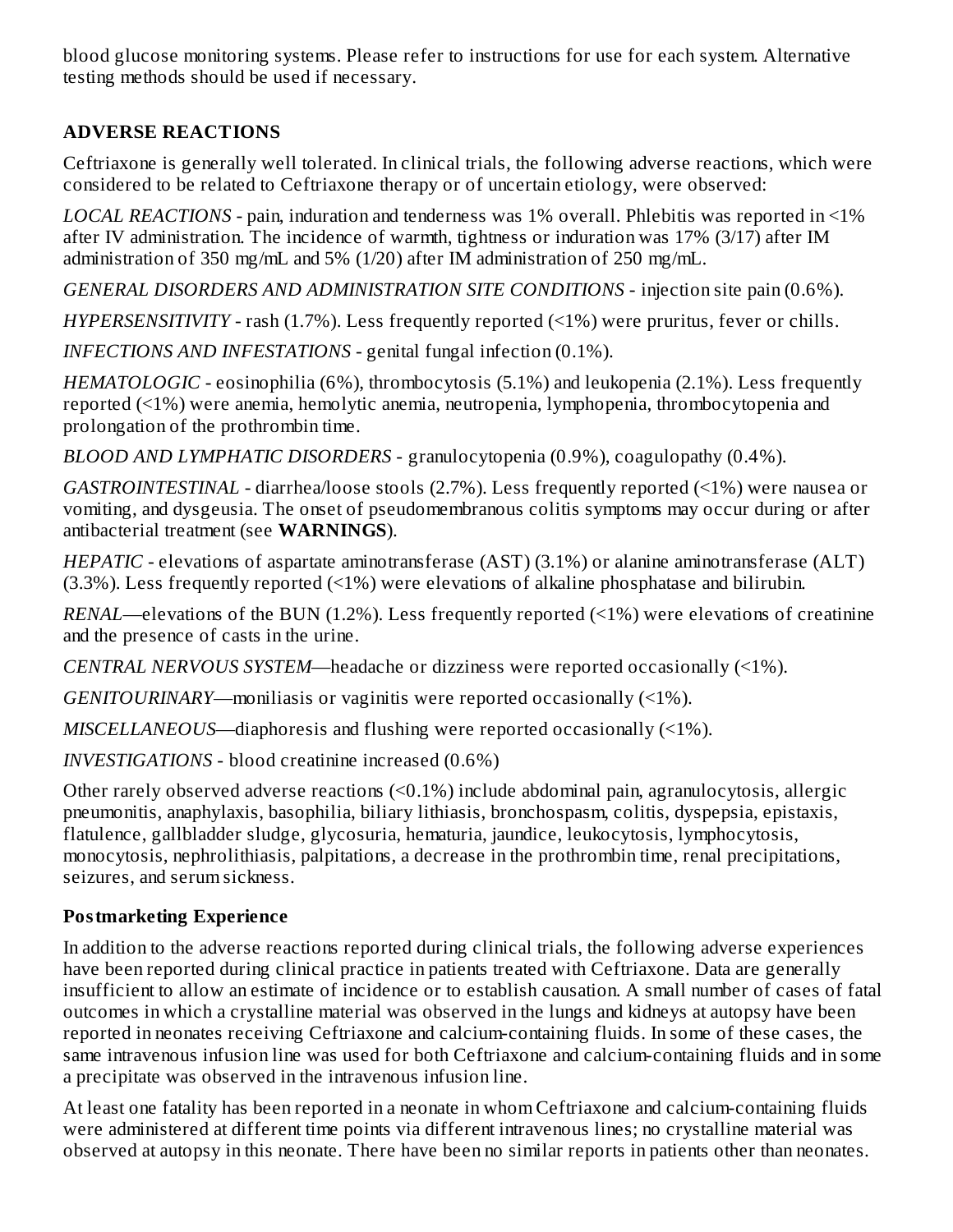*GASTROINTESTINAL –* pancreatitis,stomatitis and glossitis.

*GENITOURINARY –* oliguria, ureteric obstruction, post-renal acute renal failure.

*DERMATOLOGIC –* exanthema, allergic dermatitis, urticaria, edema; acute generalized exanthematous pustulosis (AGEP) and isolated cases of severe cutaneous adverse reactions (erythema multiforme, Stevens-Johnson syndrome or Lyell's syndrome/toxic epidermal necrolysis) have been reported.

# **Cephalosporin Class Advers e Reactions**

In addition to the adverse reactions listed above which have been observed in patients treated with ceftriaxone, the following adverse reactions and altered laboratory test results have been reported for cephalosporin class antibiotics:

*Adverse Reactions*: Allergic reactions, drug fever, serum sickness-like reaction, renal dysfunction, toxic nephropathy, reversible hyperactivity, hypertonia, hepatic dysfunction including cholestasis, aplastic anemia, hemorrhage, and superinfection.

*Altered Laboratory Tests:* Positive direct Coombs' test, false-positive test for urinary glucose, and elevated LDH (see **PRECAUTIONS**).

Several cephalosporins have been implicated in triggering seizures, particularly in patients with renal impairment when the dosage was not reduced (see **DOSAGE AND ADMINISTRATION**). If seizures associated with drug therapy occur, the drug should be discontinued. Anticonvulsant therapy can be given if clinically indicated.

To report SUSPECTED ADVERSE REACTIONS, contact West-Ward Pharmaceutical Corp. at 1-877- 233-2001 or FDA at 1-800-FDA-1088 or www.fda.gov/medwatch

# **OVERDOSAGE**

In the case of overdosage, drug concentration would not be reduced by hemodialysis or peritoneal dialysis. There is no specific antidote. Treatment of overdosage should be symptomatic.

# **DOSAGE AND ADMINISTRATION**

Ceftriaxone may be administered intravenously or intramuscularly. However, the intent of this Pharmacy Bulk Package is for the preparation of solutions for intravenous infusion only. Ceftriaxone should be administered intravenously by infusion over a period of 30 minutes.

Do not use diluents containing calcium, such as Ringer*'*s solution or Hartmann*'*s solution, to reconstitute Ceftriaxone vials or to further dilute a reconstituted vial for IV administration because a precipitate can form. Precipitation of ceftriaxone-calcium can also occur when Ceftriaxone is mixed with calciumcontaining solutions in the same IV administration line. Ceftriaxone must not be administered simultaneously with calcium-containing IV solutions, including continuous calcium-containing infusions such as parenteral nutrition via a Y-site. However, in patients other than neonates, Ceftriaxone and calcium-containing solutions may be administered sequentially of one another if the infusion lines are thoroughly flushed between infusions with a compatible fluid (see **WARNINGS**).

There have been no reports of an interaction between ceftriaxone and oral calcium-containing products or interaction between intramuscular ceftriaxone and calcium-containing products (IV or oral).

# *NEONATES:*

Hyperbilirubinemic neonates, especially prematures, should not be treated with Ceftriaxone. Ceftriaxone is contraindicated in premature neonates (see **CONTRAINDICATIONS**).

Ceftriaxone is contraindicated in neonates  $(\leq 28 \text{ days})$  if they require (or are expected to require) treatment with calcium-containing IV solutions, including continuous calcium-containing infusions such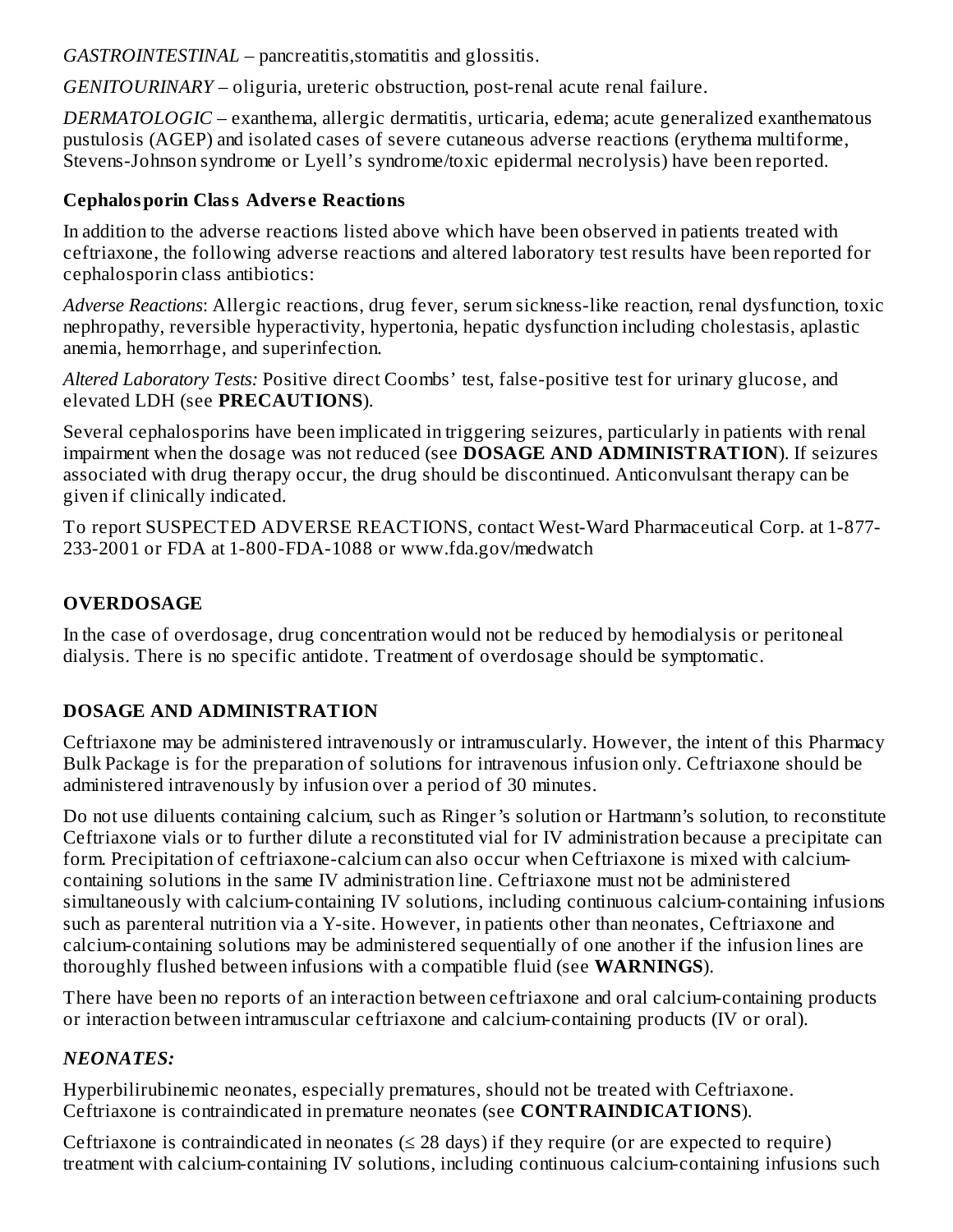as parenteral nutrition because of the risk of precipitation of ceftriaxone-calcium (see **CONTRAINDICATIONS**).

Intravenous doses should be given over 60 minutes in neonates to reduce the risk of bilirubin encephalopathy.

## *PEDIATRIC PATIENTS:*

For the treatment of skin and skin structure infections, the recommended total daily dose is 50 to 75 mg/kg given once a day (or in equally divided doses twice a day). The total daily dose should not exceed 2 grams.

For the treatment of serious miscellaneous infections other than meningitis, the recommended total daily dose is 50 to 75 mg/kg, given in divided doses every 12 hours. The total daily dose should not exceed 2 grams.

In the treatment of meningitis, it is recommended that the initial therapeutic dose be 100 mg/kg (not to exceed 4 grams). Thereafter, a total daily dose of 100 mg/kg/day (not to exceed 4 grams daily) is recommended. The daily dose may be administered once a day (or in equally divided doses every 12 hours). The usual duration of therapy is 7 to 14 days.

## *ADULTS:*

The usual adult daily dose is 1 to 2 grams given once a day (or in equally divided doses twice a day) depending on the type and severity of infection. The total daily dose should not exceed 4 grams.

If *Chlamydia trachomatis* is a suspected pathogen, appropriate antichlamydial coverage should be added, because ceftriaxone sodium has no activity against this organism.

For preoperative use (surgical prophylaxis), a single dose of 1 gram administered intravenously 1/2 to 2 hours before surgery is recommended.

Generally, Ceftriaxone therapy should be continued for at least 2 days after the signs and symptoms of infection have disappeared. The usual duration of therapy is 4 to 14 days; in complicated infections, longer therapy may be required.

When treating infections caused by *Streptococcus pyogenes*, therapy should be continued for at least 10 days.

No dosage adjustment is necessary for patients with impairment of renal or hepatic function (see **PRECAUTIONS**).

The dosages recommended for adults require no modification in elderly patients, up to 2 gm per day, provided there is no severe renal and hepatic impairment (see **PRECAUTIONS**).

# **DIRECTIONS FOR PROPER USE OF PHARMACY BULK PACKAGE**

## **PHARMACY BULK PACKAGE NOT FOR DIRECT INFUSION**

### **RECONSTITUTED STOCK SOLUTION MUST BE TRANSFERRED AND FURTHER DILUTED FOR I.V. INFUSION**

The 10 gram vial should be reconstituted with 95 mL of an appropriate IV diluent in a suitable work area such as a laminar flow hood. The resulting solution will contain approximately 100 mg/mL of ceftriaxone.

The container closure may be penetrated only one time, utilizing a suitable sterile transfer device or dispensing set which allows measured distribution of the contents. (A sterile substance which must be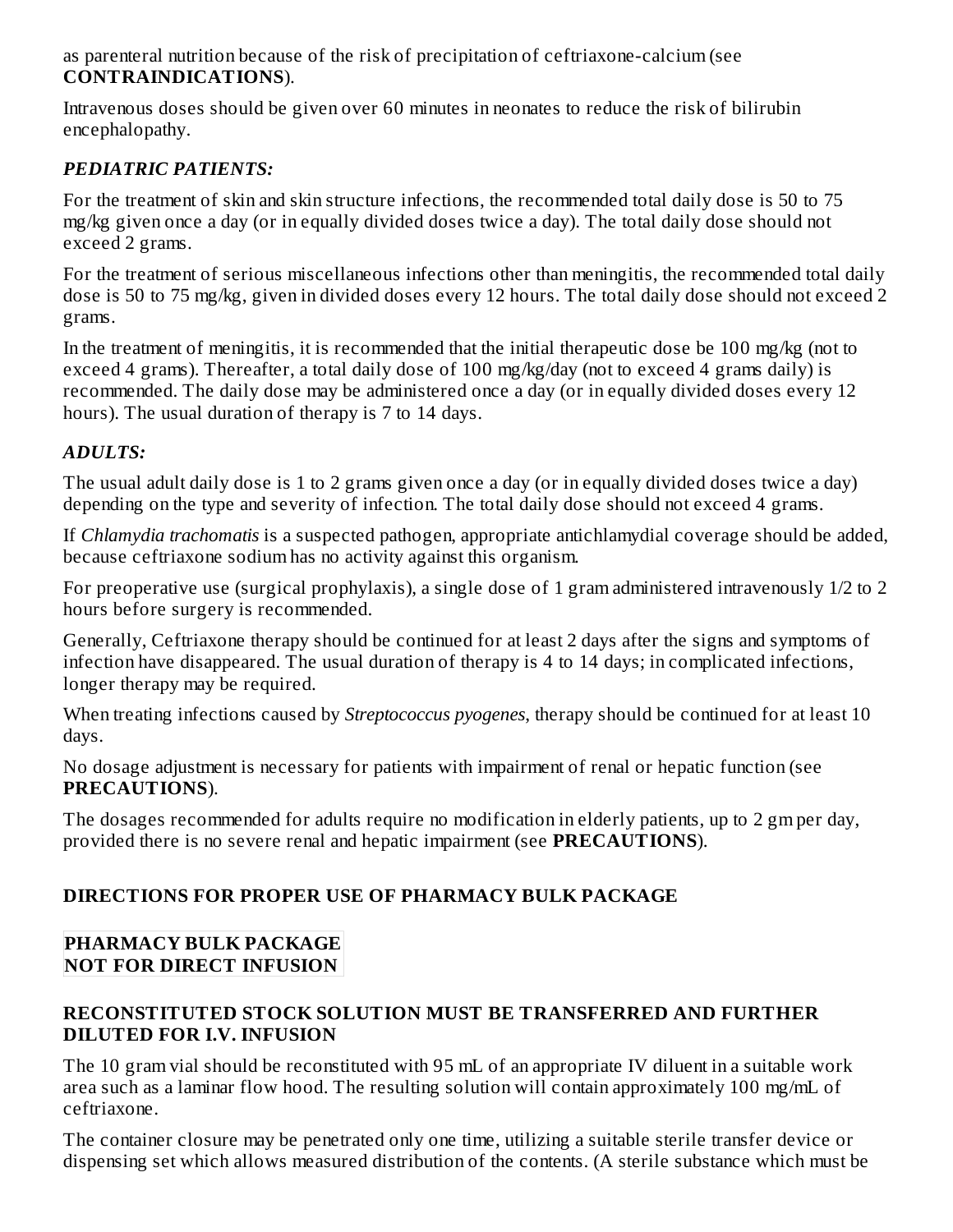reconstituted prior to use may require a separate closure entry.) Use of this product is restricted to a suitable work area, such as a laminar flow hood.

The withdrawal of container contents should be accomplished without delay. However, should this not be possible, a maximum time of **4 hours** from initial closure entry is permitted to complete fluid transfer operations. If reconstitution is necessary, this time limit should begin with the introduction of solvent or diluent into the Pharmacy Bulk Package.

Unused portions of solution held longer than the recommended time periods should be discarded.

## **Reconstituted Bulk Solutions Should Not Be Us ed For Direct Infusion.**

Transfer individual dose to appropriate intravenous solutions as soon as possible following reconstitution of the bulk package. The stability of the solution that has been transferred into a container varies according to diluent, concentration and temperature (see **Compatibility and Stability**). Concentrations between 10 mg/mL and 40 mg/mL are recommended; however, lower concentrations may be used if desired.

## *COMPATIBILITY AND STABILITY*

Do not use diluents containing calcium, such as Ringer's solution or Hartmann's solution, to reconstitute Ceftriaxone vials or to further dilute a reconstituted vial for IV administration. Particulate formation can result.

Ceftriaxone has been shown to be compatible with Flagyl® IV (metronidazole hydrochloride). The concentration should not exceed 5 to 7.5 mg/mL metronidazole hydrochloride with ceftriaxone 10 mg/mL as an admixture. The admixture is stable for 24 hours at room temperature only in 0.9% sodium chloride injection or 5% dextrose in water (D5W). No compatibility studies have been conducted with the Flagyl® IV RTU® (metronidazole) formulation or using other diluents. Metronidazole at concentrations greater than 8 mg/ mL will precipitate. Do not refrigerate the admixture as precipitation will occur.

Vancomycin, amsacrine, aminoglycosides, and fluconazole are incompatible with ceftriaxone in admixtures. When any of these drugs are to be administered concomitantly with ceftriaxone by intermittent intravenous infusion, it is recommended that they be given sequentially, with thorough flushing of the intravenous lines (with one of the compatible fluids) between the administrations.

Ceftriaxone solutions should *not* be physically mixed with or piggybacked into solutions containing other antimicrobial drugs or into diluent solutions other than those listed above, due to possible incompatibility (see **WARNINGS**).

Ceftriaxone sterile powder should be stored at 20° to 25°C (68° to 77°F) [see USP Controlled Room Temperature] and protected from light. After reconstitution, protection from normal light is not necessary. The color of solutions ranges from light yellow to amber, depending on the length of storage, concentration and diluent used.

Ceftriaxone *intravenous* solutions, at concentrations of 10, 20 and 40 mg/mL, remain stable (loss of potency less than 10%) for the following time periods stored in glass or PVC containers:

|                               |                                                   | <b>Storage</b> |  |  |  |
|-------------------------------|---------------------------------------------------|----------------|--|--|--|
| Diluent                       | <b>Room Temp. Refrigerated</b><br>$(25^{\circ}C)$ | (4°C)          |  |  |  |
| Sterile Water                 | 2 days                                            | 10 days        |  |  |  |
| 0.9% Sodium Chloride Solution | 2 days                                            | 10 days        |  |  |  |
| 5% Dextrose Solution          | 2 days                                            | 10 days        |  |  |  |
| 10% Dextrose Solution         | 2 days                                            | 10 days        |  |  |  |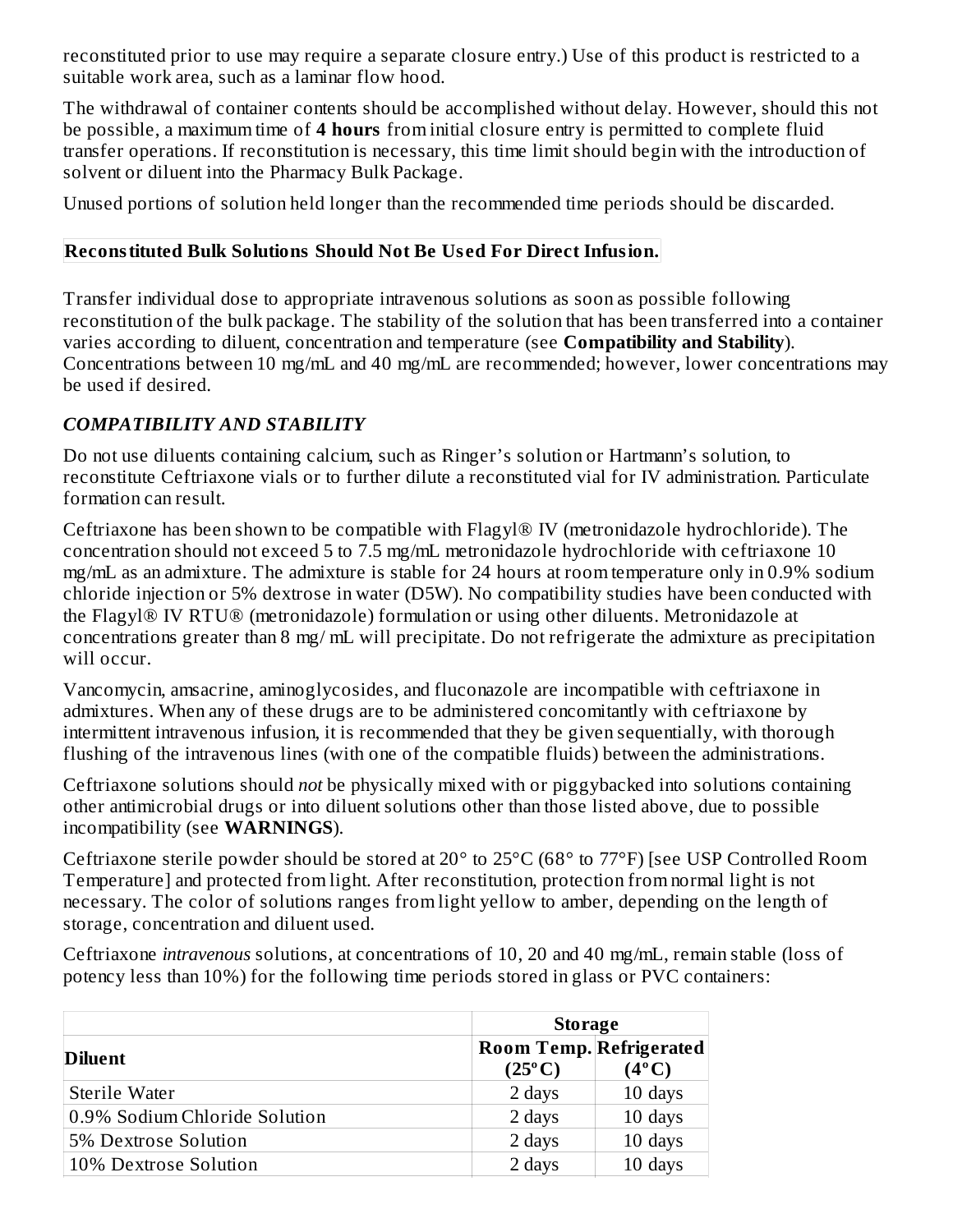| 5% Dextrose $+0.9\%$ Sodium Chloride Solution <sup>*</sup> | 2 days | Incompatible |
|------------------------------------------------------------|--------|--------------|
| $5\%$ Dextrose + 0.45% Sodium Chloride Solution            | 2 days | Incompatible |

\* Data available for 10 to 40 mg/mL concentrations in this diluent in PVC containers only.

The following *intravenous* ceftriaxone solutions are stable at room temperature (25°C) for 24 hours, at concentrations between 10 mg/ mL and 40 mg/mL: Sodium Lactate (PVC container), 10% Invert Sugar (glass container), 5% Sodium Bicarbonate (glass container), Freamine III (glass container), Normosol-M in 5% Dextrose (glass and PVC containers), Ionosol-B in 5% Dextrose (glass container), 5% Mannitol (glass container), 10% Mannitol (glass container).

After the indicated stability time periods, unused portions of solutions should be discarded.

NOTE: Parenteral drug products should be inspected visually for particulate matter before administration.

Ceftriaxone reconstituted with 5% Dextrose or 0.9% Sodium Chloride solution at concentrations between 10 mg/mL and 40 mg/mL, and then stored in frozen state (-20°C) in PVC or polyolefin containers, remains stable for 26 weeks.

Frozen solutions of Ceftriaxone should be thawed at room temperature before use. After thawing, unused portions should be discarded. **DO NOT REFREEZE**.

## **ANIMAL PHARMACOLOGY**

Concretions consisting of the precipitated calcium salt of ceftriaxone have been found in the gallbladder bile of dogs and baboons treated with ceftriaxone.

These appeared as a gritty sediment in dogs that received 100 mg/kg/day for 4 weeks. A similar phenomenon has been observed in baboons but only after a protracted dosing period (6 months) at higher dose levels (335 mg/kg/day or more). The likelihood of this occurrence in humans is considered to be low, since ceftriaxone has a greater plasma half-life in humans, the calcium salt of ceftriaxone is more soluble in human gallbladder bile and the calcium content of human gallbladder bile is relatively low.

## **HOW SUPPLIED**

Ceftriaxone for Injection, USP, as sterile powder in Pharmacy Bulk Package bottle containing 10 grams equivalent of ceftriaxone, is available as:

Box of 1 (NDC 0143-9678-01)

Box of 10 (NDC 0143-9678-10)

## **Storage Prior to Reconstitution**

Store at 20° to 25°C (68° to 77°F) [see USP Controlled Room Temperature]. Protect from light.

## **CLINICAL STUDIES**

### *Clinical Trials in Pediatric Patients With Acute Bacterial Otitis Media:*

In two adequate and well-controlled US clinical trials a single IM dose of ceftriaxone was compared with a 10 day course of oral antibiotic in pediatric patients between the ages of 3 months and 6 years. The clinical cure rates and statistical outcome appear in the table below:

## **Table 7. Clinical Efficacy in Pediatric Patients with Acute Bacterial Otitis Media**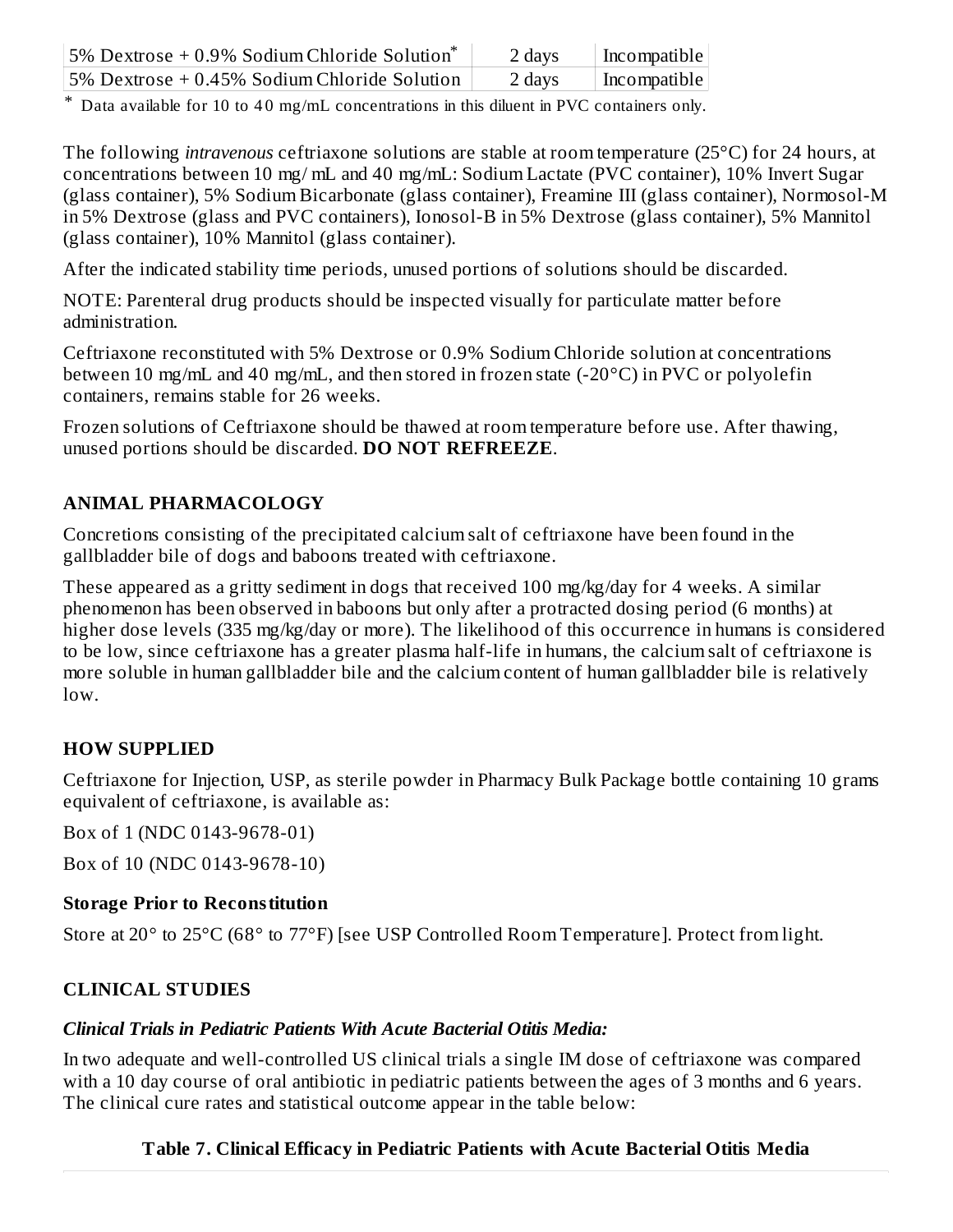|                      |                                  | Clinical Efficacy in Evaluable Population    |                                      |                                                              |
|----------------------|----------------------------------|----------------------------------------------|--------------------------------------|--------------------------------------------------------------|
| <b>Study</b><br>Day  | Cetriaxone<br><b>Single Dose</b> | <b>Comparator 10 Days</b><br>of Oral Therapy | 95%<br>Confidence<br><b>Interval</b> | <b>Statistical Outcome</b>                                   |
| Study 1<br>- US      |                                  | amoxicillin/clavulanate                      |                                      |                                                              |
| 14                   |                                  | 74% (220/296) 82% (247/302)                  | $(-14.4\%, -$<br>$0.5\%)$            | Ceftriaxone is lower than control at<br>study day 14 and 28. |
| 28                   |                                  | 58% (167/288) 67% (200/297)                  | $(-17.5\%, -1.2\%)$                  |                                                              |
| Study 2<br>- US $^5$ |                                  | TMP-SMZ                                      |                                      | Ceftriaxone is equivalent to control                         |
| 14                   | 54% (113/210)                    | 60% (124/206)                                |                                      | $(-16.4\%, 3.6\%)$ at study day 14 and 28.                   |
| 28                   | 35% (73/206)                     | 45% (93/205)                                 | $(-19.9\%, 0.0\%)$                   |                                                              |

An open-label bacteriologic study of ceftriaxone without a comparator enrolled 108 pediatric patients, 79 of whom had positive baseline cultures for one or more of the common pathogens. The results of this study are tabulated as follows:

Week 2 and 4 Bacteriologic Eradication Rates in the Per Protocol Analysis in the Roche Bacteriologic Study by Pathogen

|                          | <b>Study Day</b><br>$13 - 15$                          |         | <b>Study Day</b><br>$30+2$ |                  |
|--------------------------|--------------------------------------------------------|---------|----------------------------|------------------|
| <b>Organism</b>          | $\parallel$ No. Analyzed $\vert$ No. Erad. $\vert$ No. | (96)    | No. Analyzed               | No. Erad.<br>(%) |
| Streptococcus pneumoniae | 38                                                     | 32(84)  | 35                         | 25(71)           |
| Haemophilus influenzae   | 33                                                     | 28 (85) | 31                         | 22 (71)          |
| Moraxella catarrhalis    |                                                        | 12 (80) |                            | ٬60              |

#### **Table 8. Bacteriologic Eradication Rates by Pathogen**

#### **REFERENCES**

1. Barnett ED, Teele DW, Klein JO, et al. *Comparison of Ceftriaxone and Trimethoprim-Sulfamethoxazole for Acute Otitis Media.* Pediatrics. Vol. 99, No. 1, January 1997.

Flagyl® is a registered trademark of G.D. Searle & Co.

#### **Manufactured by:**

HIKMA FARMACÊUTICA (PORTUGAL), S.A. Estrada do Rio da Mó, nº 8, 8A e 8B - Fervença, 2705 – 906 Terrugem SNT PORTUGAL

#### **Distributed by:**

WEST-WARD PHARMACEUTICAL Corp. 465 Industrial Way West EATONTOWN NJ 07724 USA

Revised: March 2019

PIN525-WES/1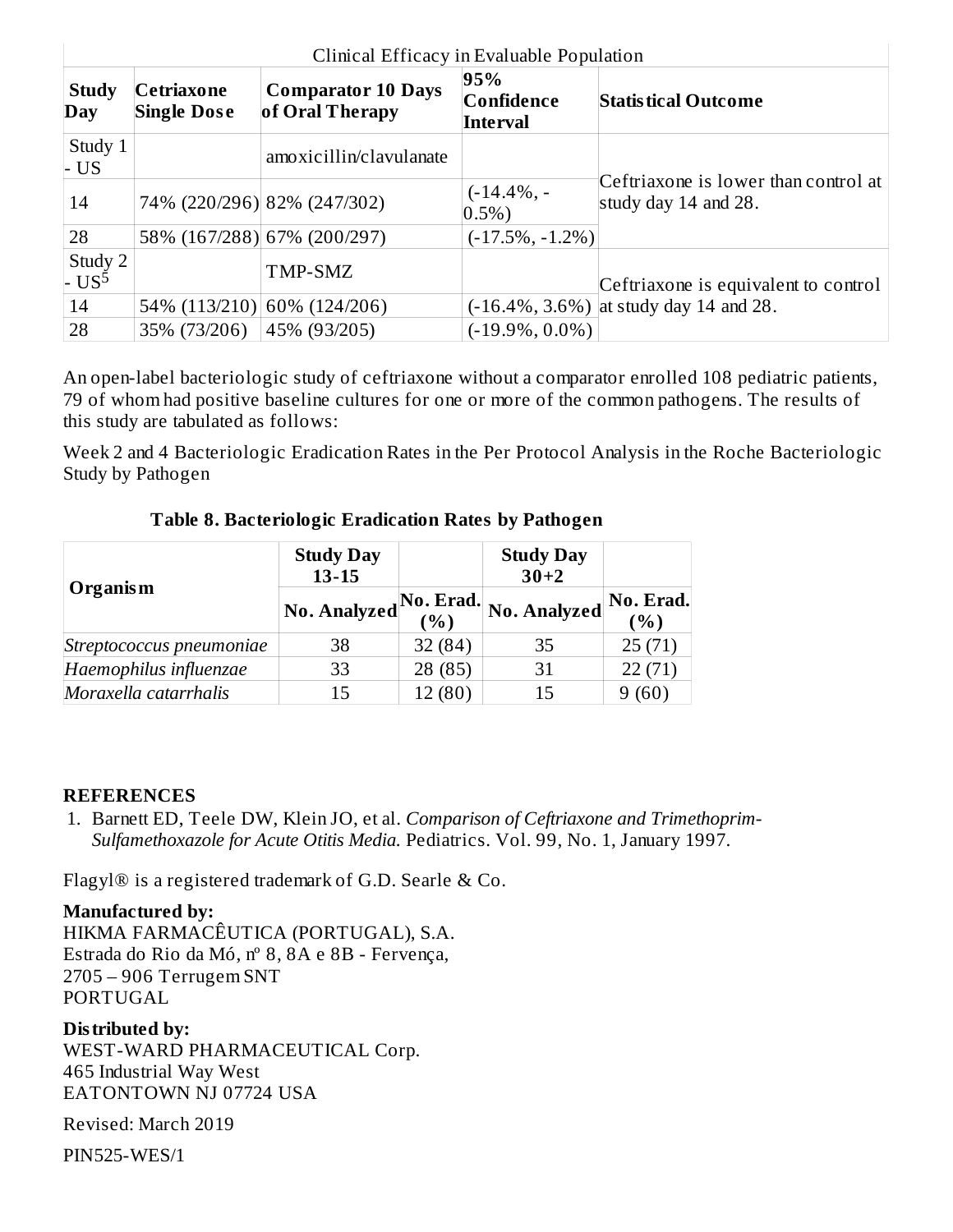#### **PRINCIPAL DISPLAY PANEL**

NDC 0143-9678-01 **CEFTRIAXONE** FOR INJECTION, USP **10 grams per Pharmacy Bulk Package PHARMACY BULK PACKAGE NOT FOR DIRECT INFUSION NOT TO BE DISPENSED AS A UNIT** FOR INTRAVENOUS USE RECONSTITUTED STOCK SOLUTION MUST BE TRANSFERRED AND FURTHER DILUTED FOR I.V. INFUSION Rx ONLY



NDC 0143-9678-01 One Pharmacy Bulk Package **CEFTRIAXONE** FOR INJECTION, USP **10 grams per Parmacy Bulk Package**

**PHARMACY BULK PACKAGE NOT FOR DIRECT INFUSION**

RECONSTITUTED STOCK SOLUTION MUST BE TRANSFERRED AND FURTHER DILUTED FOR I.V. INFUSION NOT TO BE DISPENSED AS A UNIT FOR INTRAVENOUS USE Rx ONLY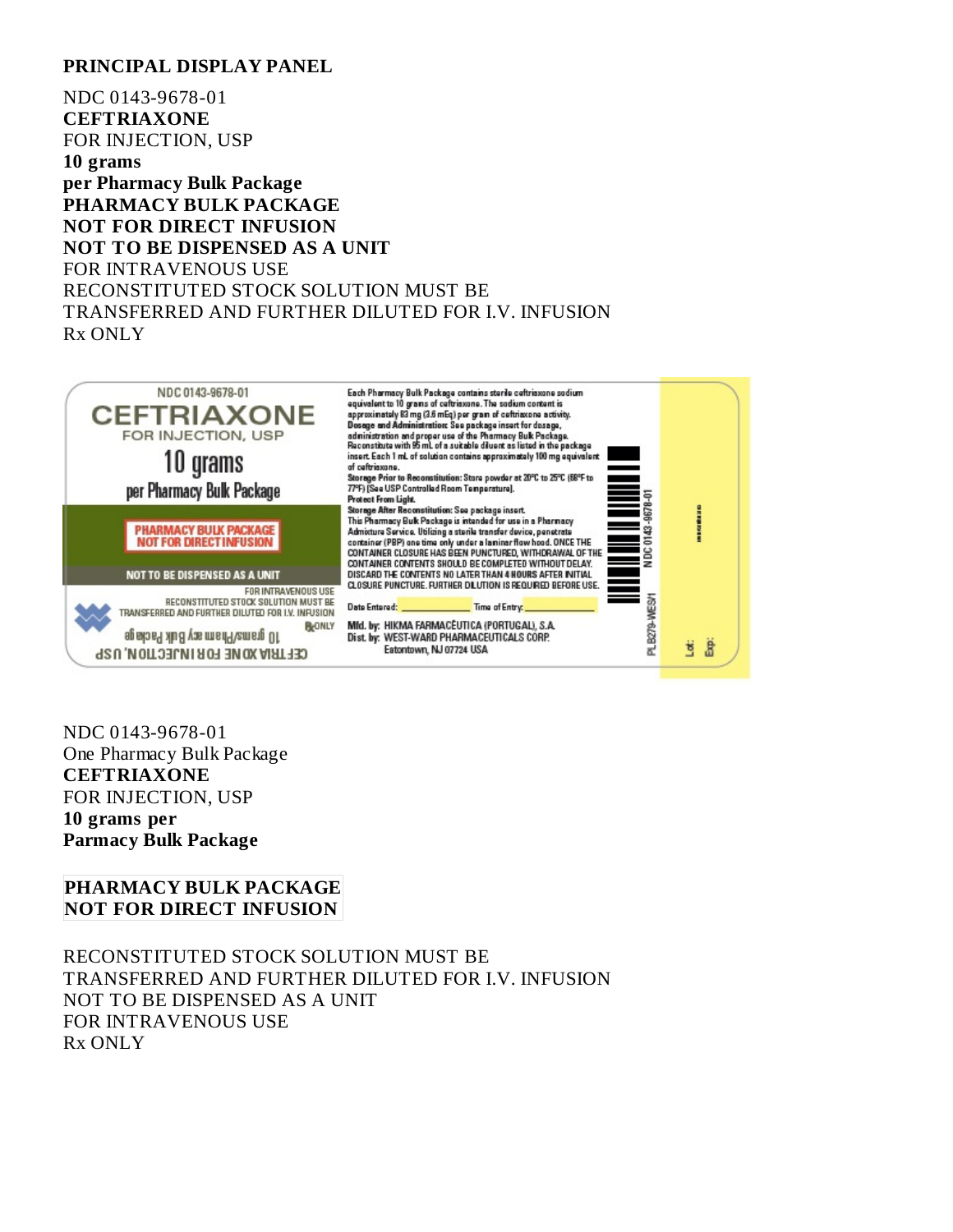

#### **SERIALIZATION IMAGE**



Representative Carton Serialization Image